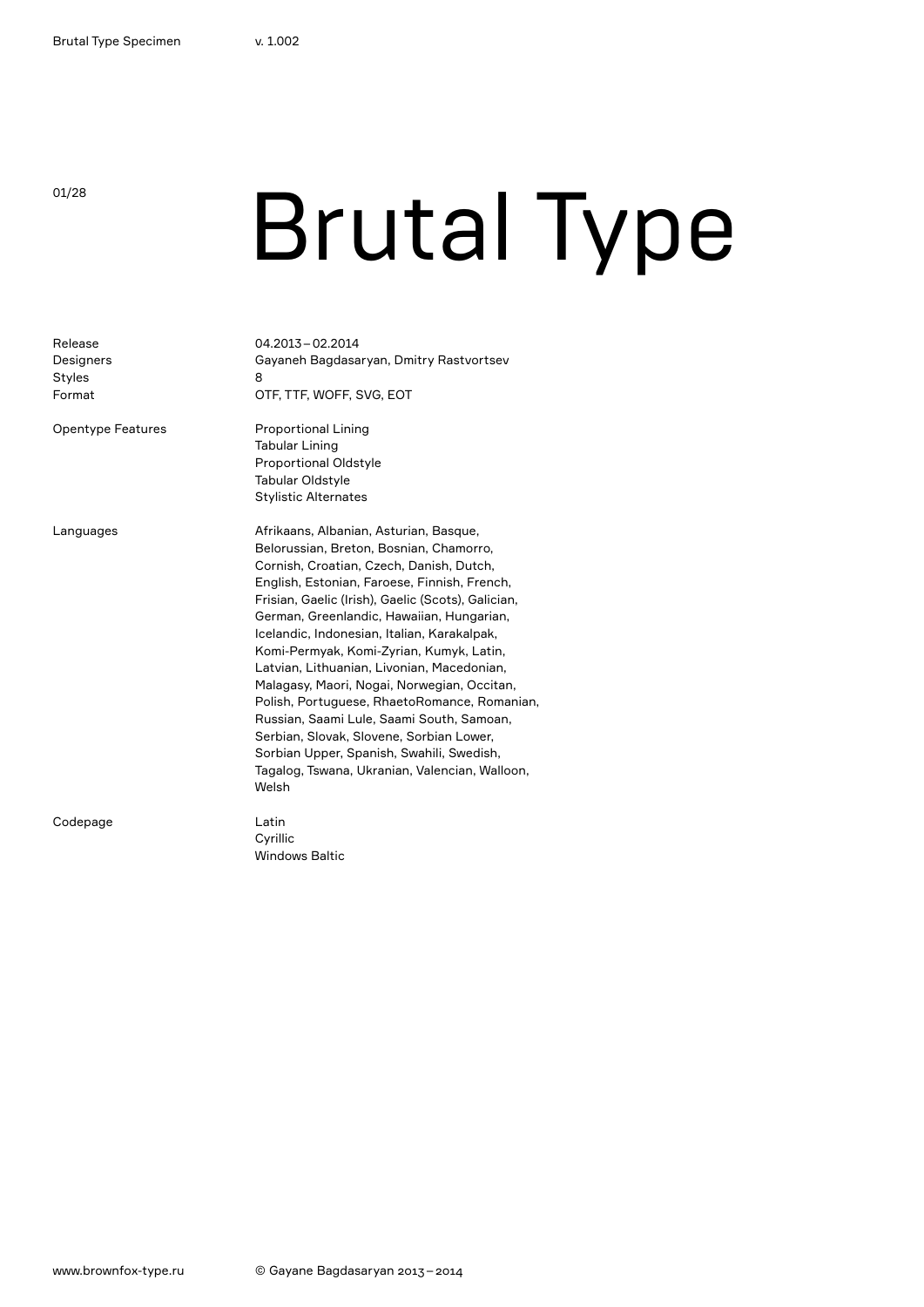02/28 Styles

### Brutal Type Thin Brutal Type Extra Light Brutal Type Light Brutal Type Regular Brutal Type Medium **Brutal Type Bold Brutal Type Extra Bold** Brutal Type Black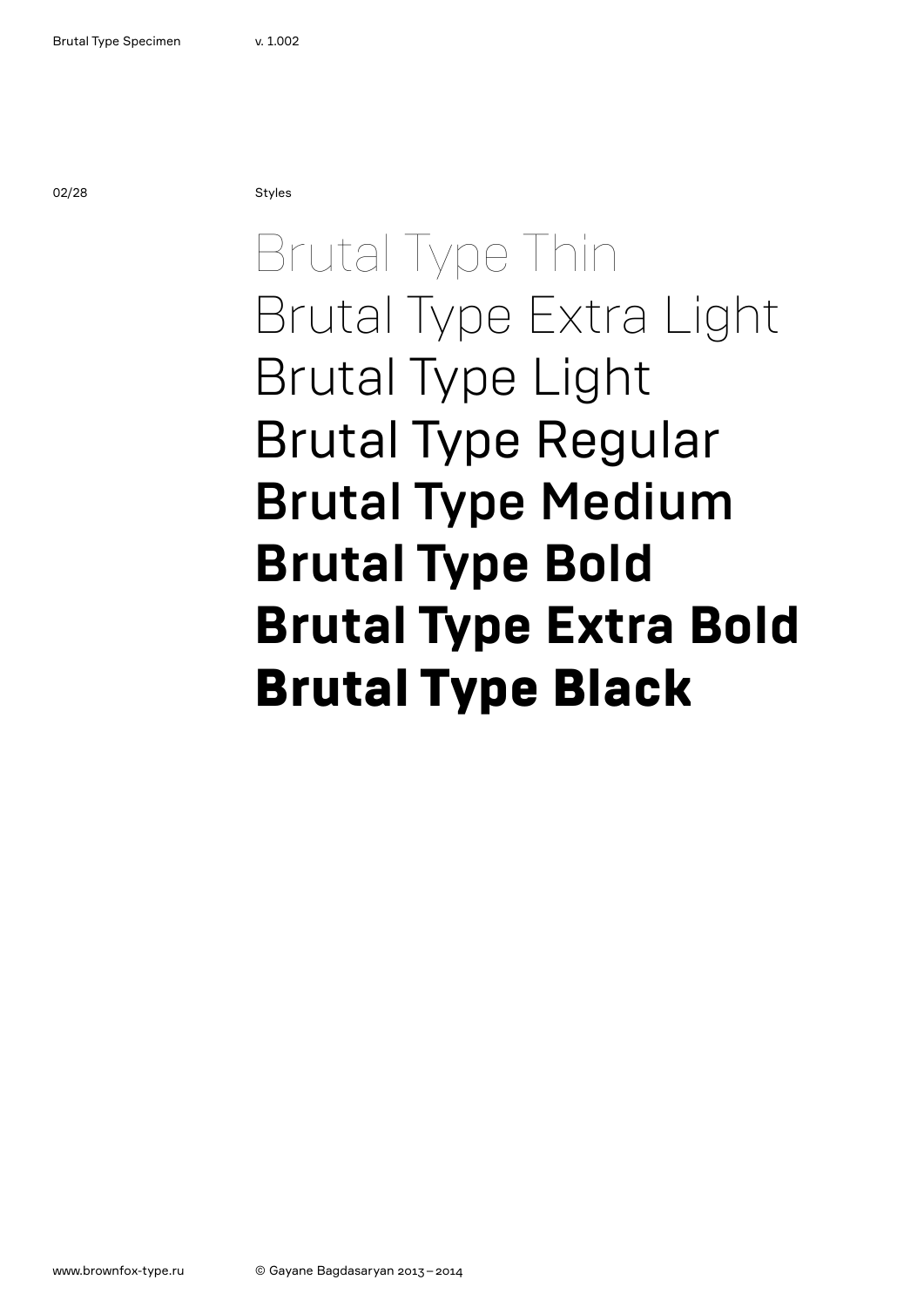03/28 Glyphs

| Latin Capitals                 | ABCDEFGHIJKLMNOPQRSTUVWXYZ                                                                                                                                                                                                                                                                                                                                                                                                                                                                                                                                                                                                                                                                                                                                                                                                                                                                                                                                                                                                                                                                                                       |  |
|--------------------------------|----------------------------------------------------------------------------------------------------------------------------------------------------------------------------------------------------------------------------------------------------------------------------------------------------------------------------------------------------------------------------------------------------------------------------------------------------------------------------------------------------------------------------------------------------------------------------------------------------------------------------------------------------------------------------------------------------------------------------------------------------------------------------------------------------------------------------------------------------------------------------------------------------------------------------------------------------------------------------------------------------------------------------------------------------------------------------------------------------------------------------------|--|
| Latin Lowercase                | abcdefghijklmnopqrstuvwxyz                                                                                                                                                                                                                                                                                                                                                                                                                                                                                                                                                                                                                                                                                                                                                                                                                                                                                                                                                                                                                                                                                                       |  |
| <b>Proportional Lining</b>     | 0123456789                                                                                                                                                                                                                                                                                                                                                                                                                                                                                                                                                                                                                                                                                                                                                                                                                                                                                                                                                                                                                                                                                                                       |  |
| Proportional Oldstyle          | 0123456789                                                                                                                                                                                                                                                                                                                                                                                                                                                                                                                                                                                                                                                                                                                                                                                                                                                                                                                                                                                                                                                                                                                       |  |
| <b>Tabular Lining</b>          | 0123456789                                                                                                                                                                                                                                                                                                                                                                                                                                                                                                                                                                                                                                                                                                                                                                                                                                                                                                                                                                                                                                                                                                                       |  |
| Tabular Oldstyle               | 0123456789                                                                                                                                                                                                                                                                                                                                                                                                                                                                                                                                                                                                                                                                                                                                                                                                                                                                                                                                                                                                                                                                                                                       |  |
| <b>Discretionary Ligatures</b> | fi fl                                                                                                                                                                                                                                                                                                                                                                                                                                                                                                                                                                                                                                                                                                                                                                                                                                                                                                                                                                                                                                                                                                                            |  |
| <b>Stylistic Alternates</b>    | YB36JUto                                                                                                                                                                                                                                                                                                                                                                                                                                                                                                                                                                                                                                                                                                                                                                                                                                                                                                                                                                                                                                                                                                                         |  |
| Punctuation                    | !¡?¿.,:;----•/\()[]{} ¦†‡*§"''',"",,<>«»_                                                                                                                                                                                                                                                                                                                                                                                                                                                                                                                                                                                                                                                                                                                                                                                                                                                                                                                                                                                                                                                                                        |  |
| Miscellaneous                  | @&%%&#^©®¶™Nº</th></tr><tr><th><b>Mathematical Operators</b></th><th>Ω∂∆∏π+−±×÷=≠<>≤≥~≈∑∙√µ∞ſ◊°∕¬</th></tr><tr><th>Superscript</th><th><math>H^{1234}</math></th></tr><tr><th>Ordinals</th><th>1<sup>oa</sup></th></tr><tr><th><b>Fractions</b></th><th><math>\frac{1}{4}\frac{1}{2}\frac{3}{4}</math></th></tr><tr><th><b>Proportional Currency</b></th><th><b>2€E¥⊖₽¢l</b>&€t*<del>s</del>ъ</th></tr><tr><th><b>Tabular Currency</b></th><th></th></tr><tr><th><b>Accented Capitals</b></th><th><i></i>ÀÁÂÃÄÅĀĄÆÇĆČĐÈÉÊËĒĖĘĚĢÌÍĨĬĪĮĶĹ</th></tr><tr><th></th><th>LĽŁÑŃŅŇÒÓÔÕÖØŌŐŒŔŖŘŚŠŤÙÚÛ</th></tr><tr><th></th><th>ÜŪŮŰŲÝŸŹŻŽÞ</th></tr><tr><th><b>Accented Lowercase</b></th><th>àáâãäåāqæçćčðèéêëēeeěģìíîïīįķĺļľłñ</th></tr><tr><th></th><th>ńņňòóôõöøōőœŕŗřsśŝšťùúûüūůűųýÿź</th></tr><tr><th></th><th>żžþß</th></tr><tr><th><b>Cyrillic Capitals</b></th><th><b>АБВГДЕЁЖЗИЙКЛМНОПРСТУФХЦЧШЩ</b></th></tr><tr><th></th><th>ЪЫЬЭЮЯЂЋЃҐЄЅІЇЈЉЊЌЎЏ</th></tr><tr><th>Cyrillic Lowercase</th><th>абвгдеёжзийклмнопрстуфхцчшщъыьэюя</th></tr><tr><th></th><th>ђћѓґєѕіїјљњќўџ</th></tr><tr><th></th><th></th></tr></tbody></table> |  |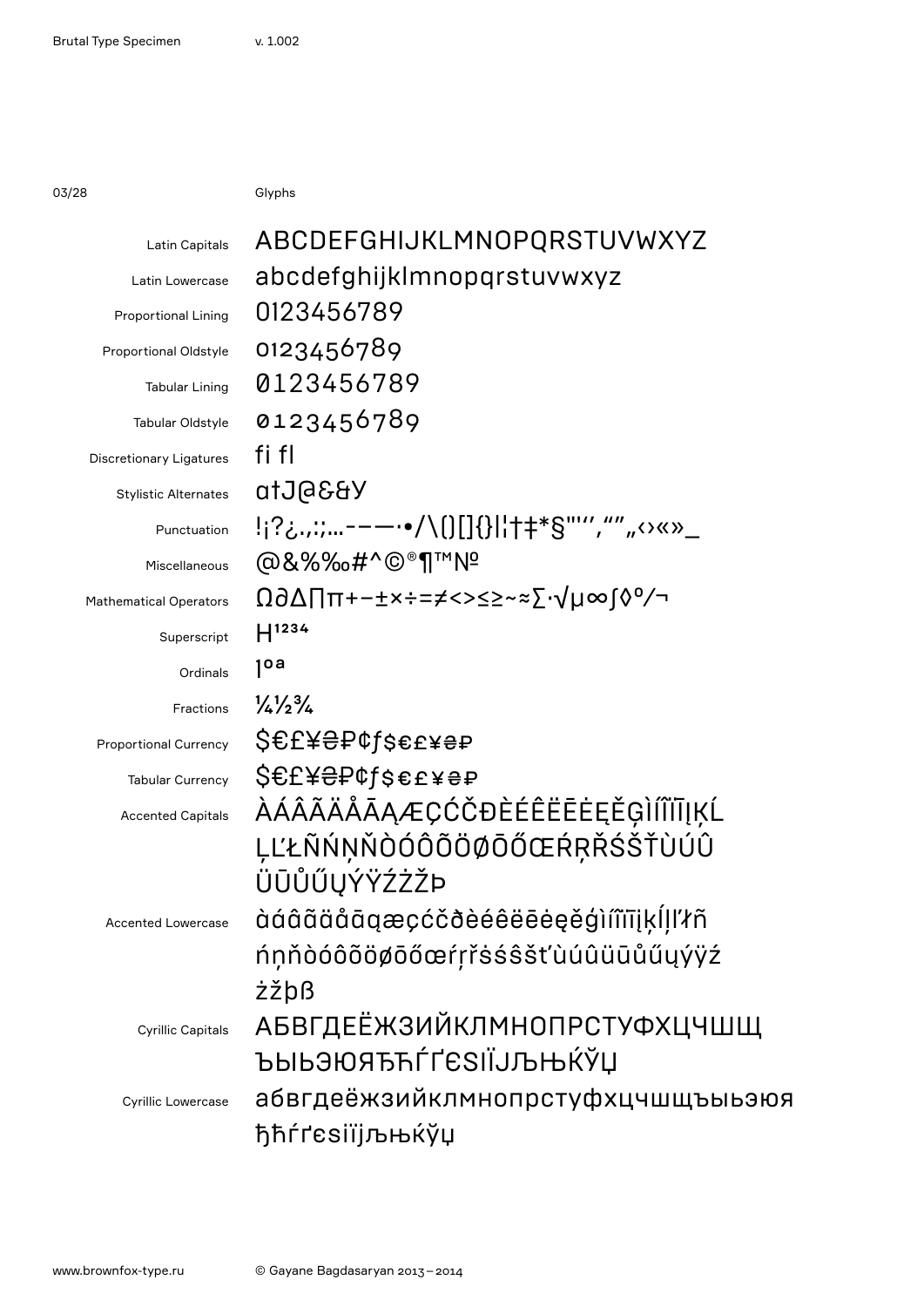04/28 Open Type Features (off/on)

| <b>Tabular Lining</b>        | 20.508          | 20,508          |
|------------------------------|-----------------|-----------------|
| <b>Proportional Oldstyle</b> | 10.508          | 10.508          |
| Tabular Oldstyle             | 10.508          | 10.508          |
| Stylistic Set 1              | Amsterdam       | Amsterdam       |
| Stylistic Set 2              | Rational        | Rational        |
| Stylistic Set 3              | <b>OBJECT</b>   | <b>OBJECT</b>   |
| Stylistic Set 4              | High & Low      | High & Low      |
| Stylistic Set 5              | High & Low      | High & Low      |
| Stylistic Set 6              | brutal@type.com | brutal@type.com |
| Stylistic Set 7              | <b>ОРМУЛА</b>   | ЈРМУЛА          |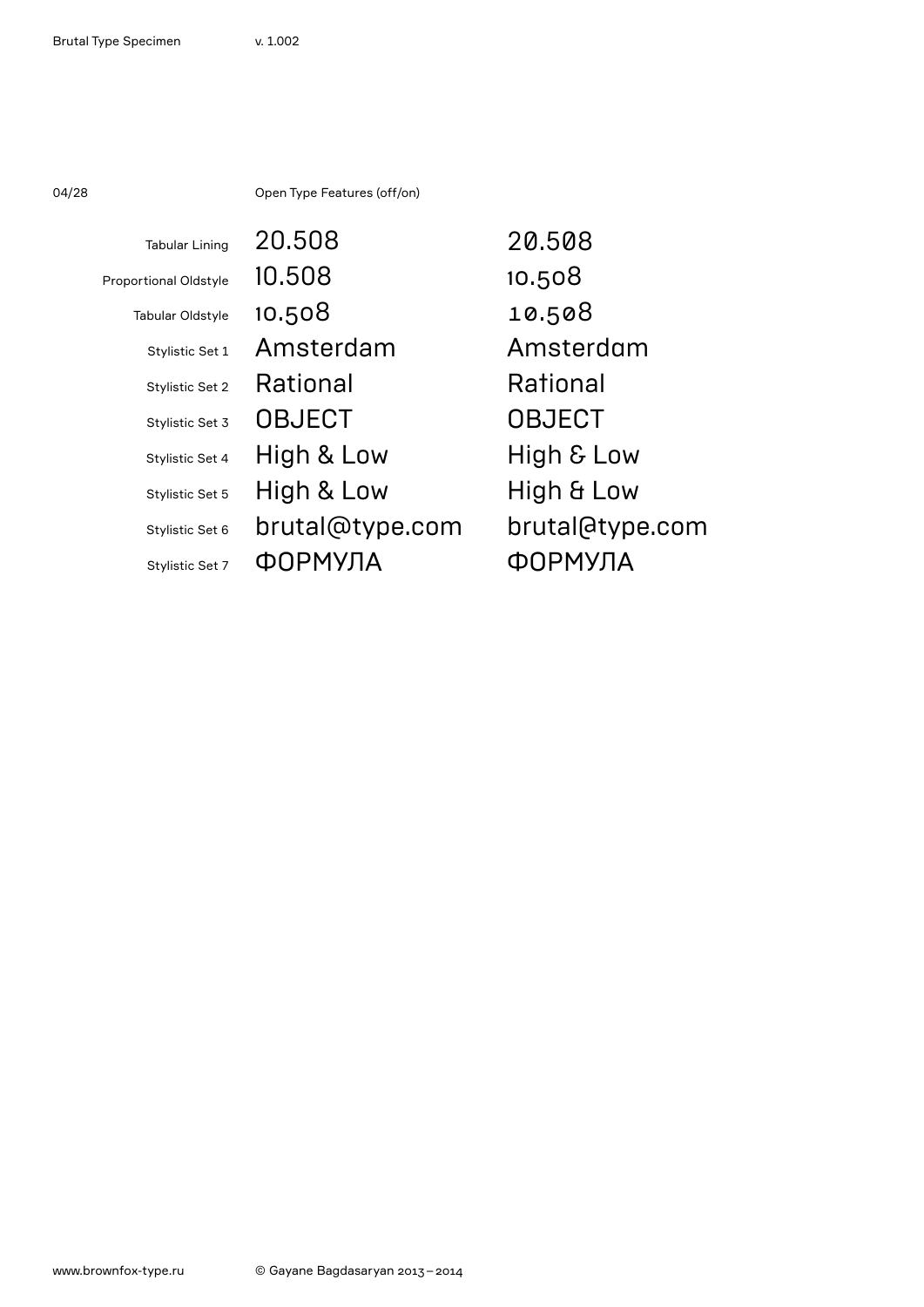05/28 Brutal Type Thin

48 points, 50 leading

## The Norwegian historian Yngvar Nielsen was commissioned

36 points, 40 leading

24 points, 28 leading

The Norwegian historian Yngvar Nielsen was commissioned by the Norwegian government in 1889 to determine

The Norwegian historian Yngvar Nielsen was commissioned by the Norwegian government in 1889 to determine this question in order to settle the contemporary question of Sami land rights. He concluded that the Sami had lived no further south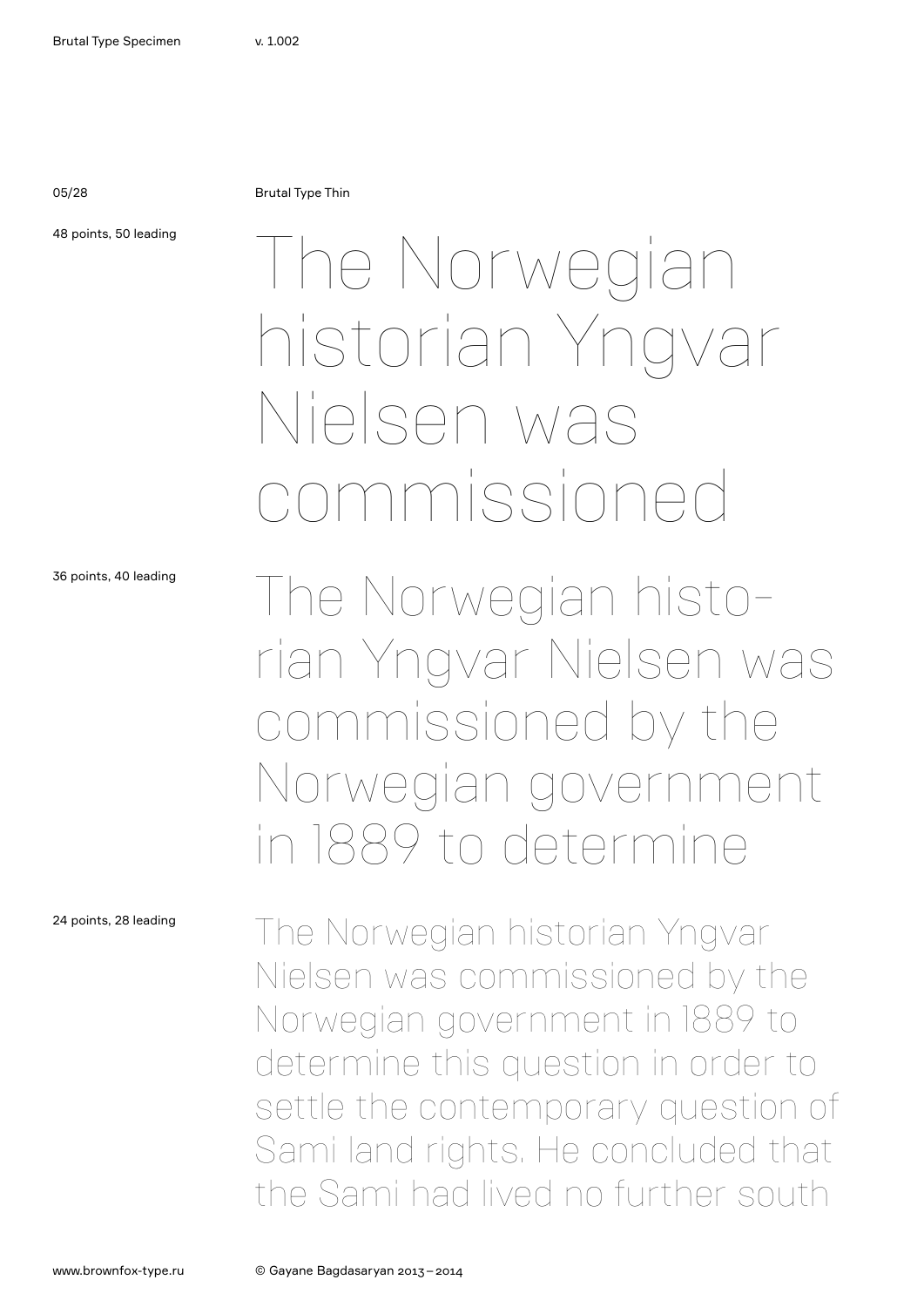### 06/28 Brutal Type Thin

14 points, 18.5 leading The Norwegian historian Yngvar Nielsen was commissioned by the Norwegian government in 1889 to determine this question in order to settle the contemporary question of Sami land rights. He concluded that the Sami had lived no further south than Lierne in Nord-Trøndelag county until around 1500, when they had started moving south, reaching the area around Lake Femunden in the 18th century. This hypothesis is still accepted among many historians, but has been the subject of scholarly debate in the 21st century. In favour of Nielsen's view, it is pointed out that no Sami settlement to the south of Lierne in medieval times has left any traces in written sources. This argument is countered by

12 points, 16 leading The Norwegian historian Yngvar Nielsen was commissioned by the Norwegian government in 1889 to determine this question in order to settle the contemporary question of Sami land rights. He concluded that the Sami had lived no further south than Lierne in Nord-Trøndelag county until around 1500, when they had started moving south, reaching the area around Lake Femunden in the 18th century. This hypothesis is still accepted among many historians, but has been the subject of scholarly debate in the 21st century. In favour of Nielsen's view, it is pointed out that no Sami settlement to the south of Lierne in medieval times has left any traces in written sources. This argument is countered by pointing out that the Sami culture was nomadic and non-literary, and as such would not be expected to leave written sources. In recent years, the number of archaeological finds that are interpreted as indicating a Sami presence in Southern Norway in the

9 points, 12 leading

The Norwegian historian Yngvar Nielsen was commissioned by the Norwegian government in 1889 to determine this question in order to settle the contemporary question of Sami land rights. He concluded that the Sami had lived no further south than Lierne in Nord-Trøndelag county until around 1500, when they had started moving south, reaching the area around Lake Femunden in the 18th century. This hypothesis is still accepted among many historians, but has been the subject of scholarly debate in the 21st century. In favour of Nielsen's view, it is pointed out that no Sami settlement to the south of Lierne in medieval times has left any traces in written sources. This argument is countered by pointing out that the Sami culture was nomadic

and non-literary, and as such would not be expected to leave written sources. In recent years, the number of archaeological finds that are interpreted as indicating a Sami presence in Southern Norway in the Middle Ages, has increased. These includes foundations in Lesja, in Vang in Valdres and in Hol and Ål in Hallingdal. Proponents of the Sami interpretations of these finds assume a mixed populations of Norse and Sami people in the mountainous areas of Southern Norway in the Middle Ages. Up to around 1500 the Sami were mainly fishermen and trappers, usually in a combination, leading a nomadic lifestyle decided by the migrations of the reindeer. Around 1500, due to excessive hunting, again provoked by the fact that the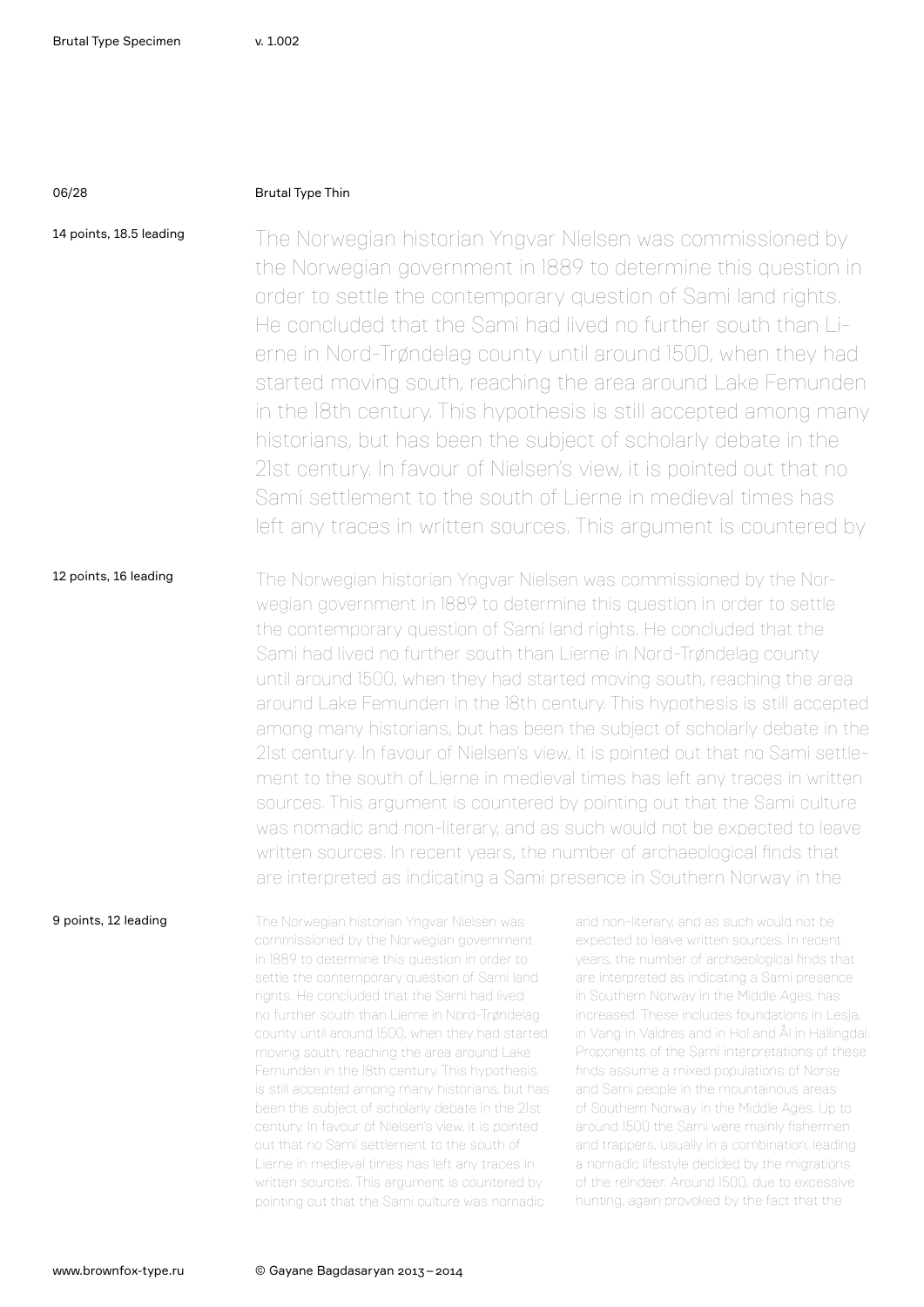Danish, Spanish 9 points, 12 leading

### 07/28 Brutal Type Thin

Er warf sich auf sein Bett und nahm vom Waschtisch einen schönen Apfel, den er sich gestern abend für das Frühstück vorbereitet hatte. Jetzt war er sein einziges Frühstück und jedenfalls, wie er sich beim ersten großen Bissen versicherte, viel besser, als das Frühstück aus dem schmutzigen Nachtcafé gewesen wäre, das er durch die Gnade der Wächter hätte bekommen können. Er fühlte sich wohl und zuversichtlich, in der Bank versäumte er zwar heute vormittag seinen Dienst, aber das war bei der verhältnismäßig hohen Stellung, die er dort einnahm, leicht entschuldigt. Sollte er die wirkliche Entschuldigung anführen? Er gedachte es zu tun, Würde man ihm nicht glauben, was in diesem Fall begreiflich war, so konnte

Dersom der ingen evig Bevidsthed var i et Menneske, dersom der til Grund for Alt kun laae en vildt gjærende Magt, der vridende sig i dunkle Lidenskaber frembragte Alt, hvad der var stort og hvad der var ubetydeligt, dersom en bundløs Tomhed, aldrig mættet, skjulte sig under Alt, hvad var da Livet Andet end Fortvivlelse? Dersom det forholdt sig saaledes, dersom der intet helligt Baand var, der sammenknyttede Menneskeheden, dersom den ene Slægt stod op efter den anden som Løvet i Skoven, dersom den ene Slægt afløste den anden som Fuglesangen i Skoven, dersom Slægten gik gjennem Verden, som Skibet gaaer gjennem Havet, som Veiret gjennem Ørkenen, en tankeløs og ufrugtbar Gjerning, dersom en evig Glemsel altid la première fois M. de Norpois à dîner, ayant exprimé le regret que le Professeur Cottard fût en voyage et qu'elle-même eût entièrement cessé de fréquenter Swann, car l'un et l'autre eussent sans doute intéressé l'ancien Ambassadeur, mon père répondit qu'un convive éminent, un savant illustre, comme Cottard, ne pouvait jamais mal faire dans un dîner, mais que Swann, avec son ostentation, avec sa manière de crier sur les toits ses moindres relations, était un vulgaire esbrouffeur que le Marquis de Norpois eût sans doute trouvé selon son expression, «puant». Or cette réponse de mon père demande quelques mots d'explication, certaines personnes se souvenant peut-être d'un

Ma mère, quand il fut question d'avoir pour

Muchos años después, frente al pelotón de fusilamiento, el coronel Aureliano Buendía había de recordar aquella tarde remota en que su padre lo llevó a conocer el hielo. Macondo era entonces una aldea de veinte casas de barro y cañabrava construidas a la orilla de un río de aguas diáfanas que se precipitaban por un lecho de piedras pulidas, blancas y enormes como huevos prehistóricos. El mundo era tan reciente, que muchas cosas carecían de nombre, y para mencionarlas había que señalarías con el dedo. Todos los años, por el mes de marzo, una familia de gitanos desarrapados plantaba su carpa cerca de la aldea, y con un grande alboroto de pitos y timbales daban a conocer los nuevos inventos. Primero llevaron el imán. Un gitano

### Czech, Russian 9 points, 12 leading

Pocítil tehdy nevysvětlitelnou lásku k té téměř neznámé dívce; zdálo se mu, že je to dítě, které někdo položil do ošatky vytřené smolou a poslal po vodě řeky, aby ji Tomáš vylovil na břeh své postele. Zůstala u něho týden, než se uzdravila, a pak zase odjela do svého města vzdáleného dvě stě kilometrů od Prahy. A tehdy přišla ta chvíle, o které jsem mluvil a která mi připadá jako klíč k jeho životu: stoj í u okna, dívá se do dvora na zdi protěj ších činžáků a přemýšlí: Má ji pozvat do Prahy natrvalo? Bál se té odpovědnosti. Kdyby ji teď k sobě pozval, přijela by za ním, aby mu nabídla celý svůj život. Anebo se j í už nemá hlásit? To by znamenalo, že Tereza zůstane servírkou v restauraci jednoho zapadlého města a on ji už nikdy neuvidí. Chtěl, aby za ním

Сам Кречмар не только не был Магде противен—он даже нравился ей. У него была мягкая, благородная наружность, от него веяло душистым тальком и хорошим табаком. Разумеется, густое счастье её первой любви было неповторимо. Она запрещала себе вспоминать Мюллера, меловую бледность его щёк, горячий мясистый рот, длинные, всепонимающие руки. Когда она всё-таки вспоминала, как он покинул её, ей сразу опять хотелось выпрыгнуть из окна или открыть газовый кран. Кречмар мог до некоторой степени успокоить её, утолить жар,—как те прохладные листья подорожника, которые так приятно прикладывать к воспалённому месту. А кроме всего – Кречмар был не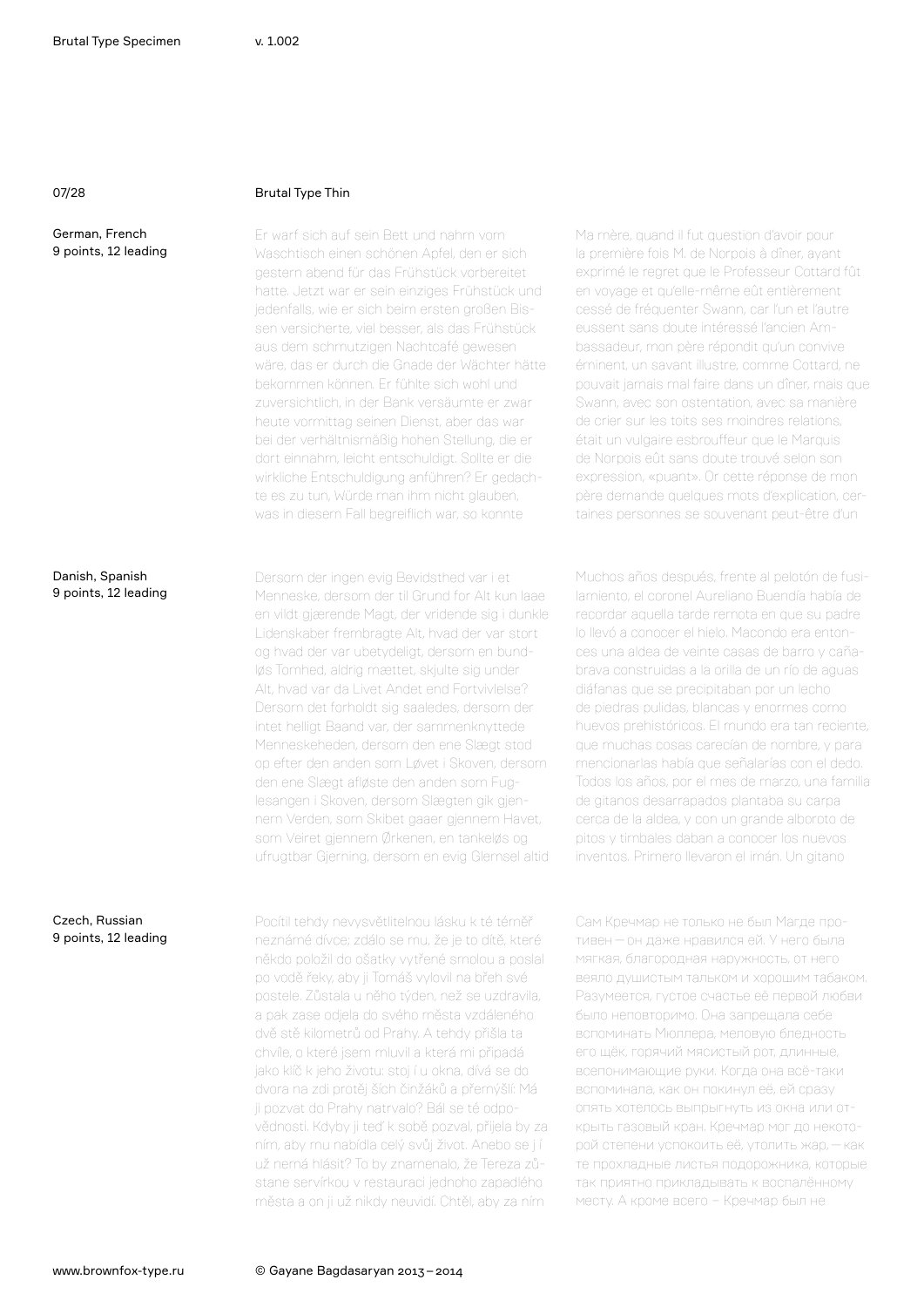08/28 Brutal Type Extra Light

48 points, 50 leading

## The Norwegian historian Yngvar Nielsen was commissioned

36 points, 40 leading

24 points, 28 leading

The Norwegian historian Yngvar Nielsen was commissioned by the Norwegian government in 1889 to determine

The Norwegian historian Yngvar Nielsen was commissioned by the Norwegian government in 1889 to determine this question in order to settle the contemporary question of Sami land rights. He concluded that the Sami had lived no further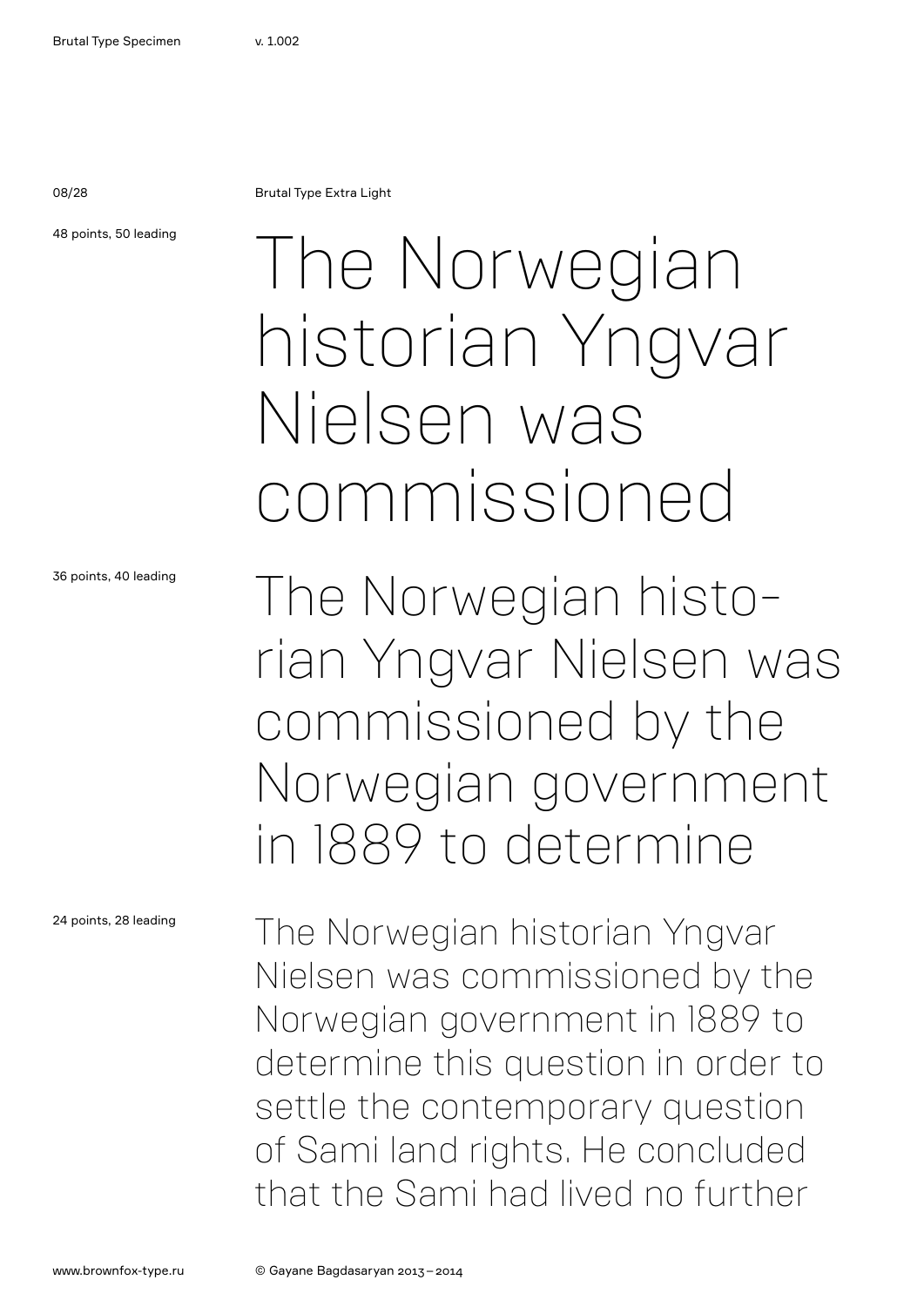### 09/28 Brutal Type Extra Light

14 points, 18.5 leading The Norwegian historian Yngvar Nielsen was commissioned by the Norwegian government in 1889 to determine this question in order to settle the contemporary question of Sami land rights. He concluded that the Sami had lived no further south than Lierne in Nord-Trøndelag county until around 1500, when they had started moving south, reaching the area around Lake Femunden in the 18th century. This hypothesis is still accepted among many historians, but has been the subject of scholarly debate in the 21st century. In favour of Nielsen's view, it is pointed out that no Sami settlement to the south of Lierne in medieval times has left any traces in written sources. This argument

12 points, 16 leading The Norwegian historian Yngvar Nielsen was commissioned by the Norwegian government in 1889 to determine this question in order to settle the contemporary question of Sami land rights. He concluded that the Sami had lived no further south than Lierne in Nord-Trøndelag county until around 1500, when they had started moving south, reaching the area around Lake Femunden in the 18th century. This hypothesis is still accepted among many historians, but has been the subject of scholarly debate in the 21st century. In favour of Nielsen's view, it is pointed out that no Sami settlement to the south of Lierne in medieval times has left any traces in written sources. This argument is countered by pointing out that the Sami culture was nomadic and non-literary, and as such would not be expected to leave written sources. In recent years, the number of archaeological finds that are interpreted as indicating a Sami presence in Southern

9 points, 12 leading

The Norwegian historian Yngvar Nielsen was commissioned by the Norwegian government in 1889 to determine this question in order to settle the contemporary question of Sami land rights. He concluded that the Sami had lived no further south than Lierne in Nord-Trøndelag county until around 1500, when they had started moving south, reaching the area around Lake Femunden in the 18th century. This hypothesis is still accepted among many historians, but has been the subject of scholarly debate in the 21st century. In favour of Nielsen's view, it is pointed out that no Sami settlement to the south of Lierne in medieval times has left any traces in written sources. This argument is countered by pointing out that

the Sami culture was nomadic and non-literary, and as such would not be expected to leave written sources. In recent years, the number of archaeological finds that are interpreted as indicating a Sami presence in Southern Norway in the Middle Ages, has increased. These includes foundations in Lesja, in Vang in Valdres and in Hol and Ål in Hallingdal. Proponents of the Sami interpretations of these finds assume a mixed populations of Norse and Sami people in the mountainous areas of Southern Norway in the Middle Ages. Up to around 1500 the Sami were mainly fishermen and trappers, usually in a combination, leading a nomadic lifestyle decided by the migrations of the reindeer. Around 1500, due to excessive hunting, again provoked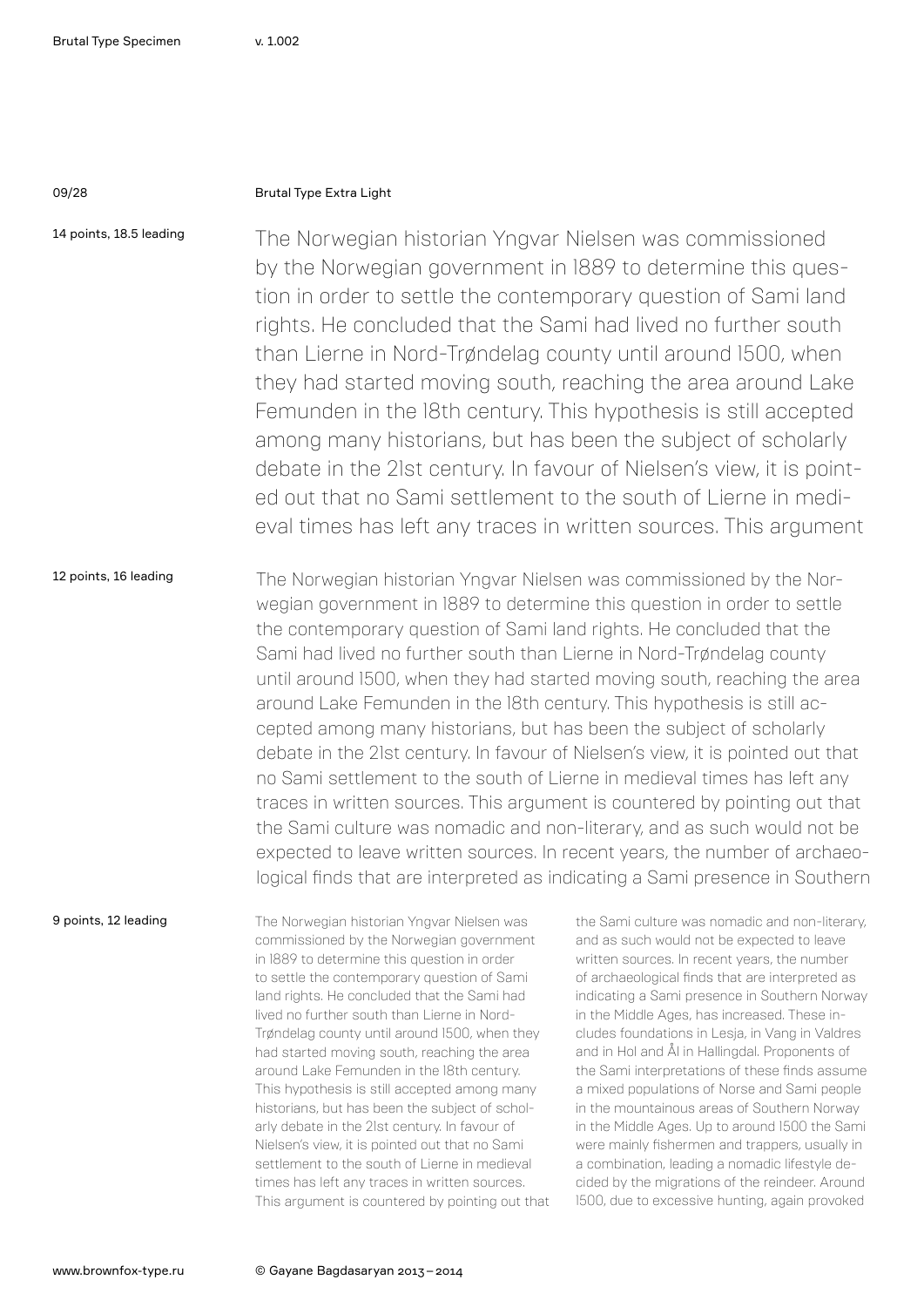### 10/28 Brutal Type Extra Light

Er warf sich auf sein Bett und nahm vom Waschtisch einen schönen Apfel, den er sich gestern abend für das Frühstück vorbereitet hatte. Jetzt war er sein einziges Frühstück und jedenfalls, wie er sich beim ersten großen Bissen versicherte, viel besser, als das Frühstück aus dem schmutzigen Nachtcafé gewesen wäre, das er durch die Gnade der Wächter hätte bekommen können. Er fühlte sich wohl und zuversichtlich, in der Bank versäumte er zwar heute vormittag seinen Dienst, aber das war bei der verhältnismäßig hohen Stellung, die er dort einnahm, leicht entschuldigt. Sollte er die wirkliche Entschuldigung anführen? Er gedachte es zu tun, Würde man ihm nicht glauben, was in diesem Fall begreiflich war, so konnte er

Danish, Spanish 9 points, 12 leading

Czech, Russian 9 points, 12 leading

### Dersom der ingen evig Bevidsthed var i et Menneske, dersom der til Grund for Alt kun laae en vildt gjærende Magt, der vridende sig i dunkle Lidenskaber frembragte Alt, hvad der var stort og hvad der var ubetydeligt, dersom en bundløs Tomhed, aldrig mættet, skjulte sig under Alt, hvad var da Livet Andet end Fortvivlelse? Dersom det forholdt sig saaledes, dersom der intet helligt Baand var, der sammenknyttede Menneskeheden, dersom den ene Slægt stod op efter den anden som Løvet i Skoven, dersom den ene Slægt afløste den anden som Fuglesangen i Skoven, dersom Slægten gik gjennem Verden, som Skibet gaaer gjennem Havet, som Veiret gjennem Ørkenen, en tankeløs og ufrugtbar Gjerning, dersom en evig Glemsel altid hungrig

Pocítil tehdy nevysvětlitelnou lásku k té téměř neznámé dívce; zdálo se mu, že je to dítě, které někdo položil do ošatky vytřené smolou a poslal po vodě řeky, aby ji Tomáš vylovil na břeh své postele. Zůstala u něho týden, než se uzdravila, a pak zase odjela do svého města vzdáleného dvě stě kilometrů od Prahy. A tehdy přišla ta chvíle, o které jsem mluvil a která mi připadá jako klíč k jeho životu: stoj í u okna, dívá se do dvora na zdi protěj ších činžáků a přemýšlí: Má ji pozvat do Prahy natrvalo? Bál se té odpovědnosti. Kdyby ji teď k sobě pozval, přijela by za ním, aby mu nabídla celý svůj život. Anebo se j í už nemá hlásit? To by znamenalo, že Tereza zůstane servírkou v restauraci jednoho zapadlého města a on ji už nikdy neuvidí. Chtěl,

Ma mère, quand il fut question d'avoir pour la première fois M. de Norpois à dîner, ayant exprimé le regret que le Professeur Cottard fût en voyage et qu'elle-même eût entièrement cessé de fréquenter Swann, car l'un et l'autre eussent sans doute intéressé l'ancien Ambassadeur, mon père répondit qu'un convive éminent, un savant illustre, comme Cottard, ne pouvait jamais mal faire dans un dîner, mais que Swann, avec son ostentation, avec sa manière de crier sur les toits ses moindres relations, était un vulgaire esbrouffeur que le Marquis de Norpois eût sans doute trouvé selon son expression, «puant». Or cette réponse de mon père demande quelques mots d'explication, certaines personnes se souvenant peut-être d'un Cottard

Muchos años después, frente al pelotón de fusilamiento, el coronel Aureliano Buendía había de recordar aquella tarde remota en que su padre lo llevó a conocer el hielo. Macondo era entonces una aldea de veinte casas de barro y cañabrava construidas a la orilla de un río de aguas diáfanas que se precipitaban por un lecho de piedras pulidas, blancas y enormes como huevos prehistóricos. El mundo era tan reciente, que muchas cosas carecían de nombre, y para mencionarlas había que señalarías con el dedo. Todos los años, por el mes de marzo, una familia de gitanos desarrapados plantaba su carpa cerca de la aldea, y con un grande alboroto de pitos y timbales daban a conocer los nuevos inventos. Primero llevaron

Сам Кречмар не только не был Магде противен—он даже нравился ей. У него была мягкая, благородная наружность, от него веяло душистым тальком и хорошим табаком. Разумеется, густое счастье её первой любви было неповторимо. Она запрещала себе вспоминать Мюллера, меловую бледность его щёк, горячий мясистый рот, длинные, всепонимающие руки. Когда она всё-таки вспоминала, как он покинул её, ей сразу опять хотелось выпрыгнуть из окна или открыть газовый кран. Кречмар мог до некоторой степени успокоить её, утолить жар,—как те прохладные листья подорожника, которые так приятно прикладывать к воспалённому месту. А кроме всего – Кречмар был не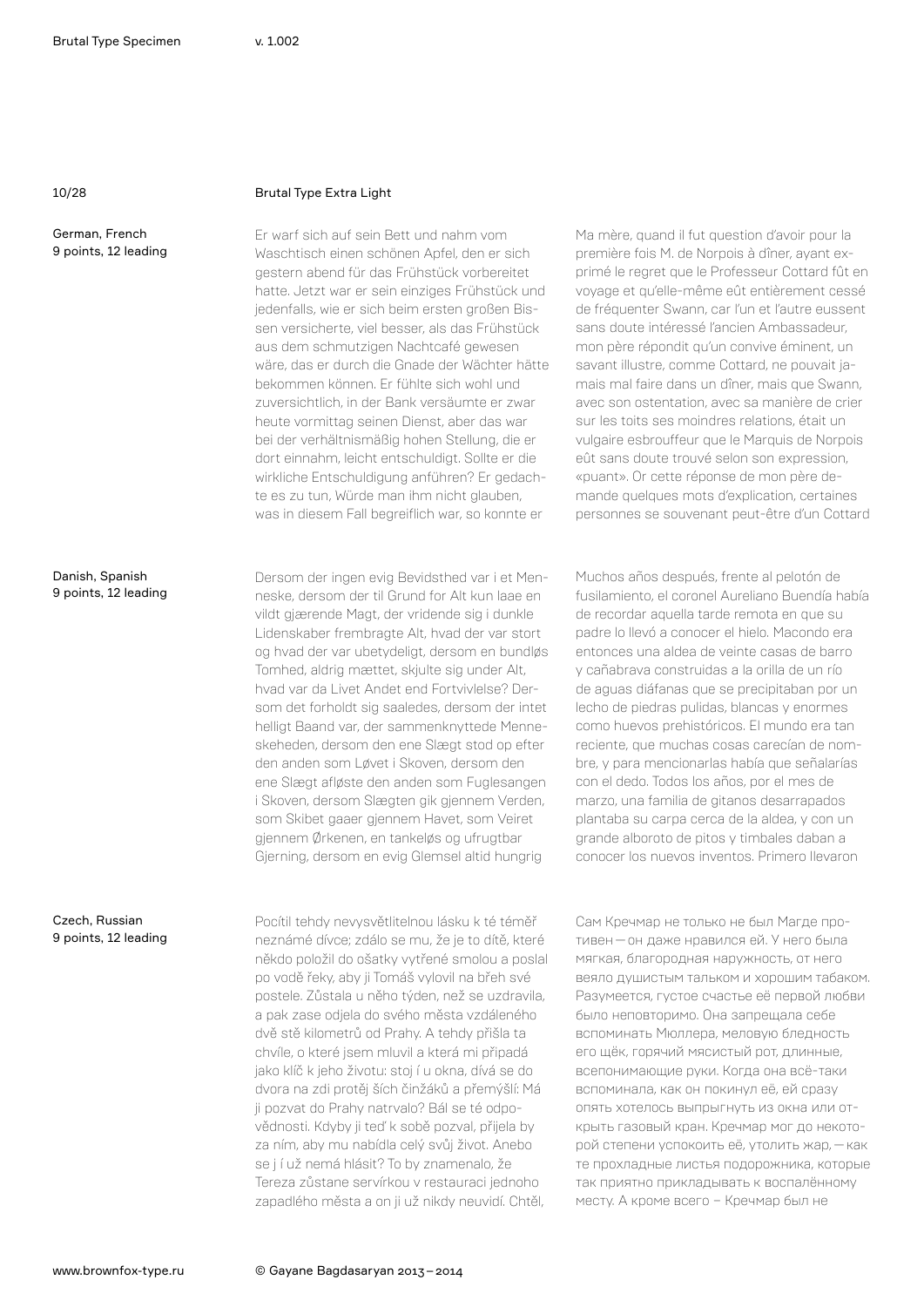11/28 Brutal Type Light

48 points, 50 leading

## The Norwegian historian Yngvar Nielsen was commissioned

The Norwegian historian Yngvar Nielsen was commissioned by the Norwegian government in 1889 to determine

The Norwegian historian Yngvar Nielsen was commissioned by the Norwegian government in 1889 to determine this question in order to settle the contemporary question of Sami land rights. He concluded that the Sami had lived no further

36 points, 40 leading

24 points, 28 leading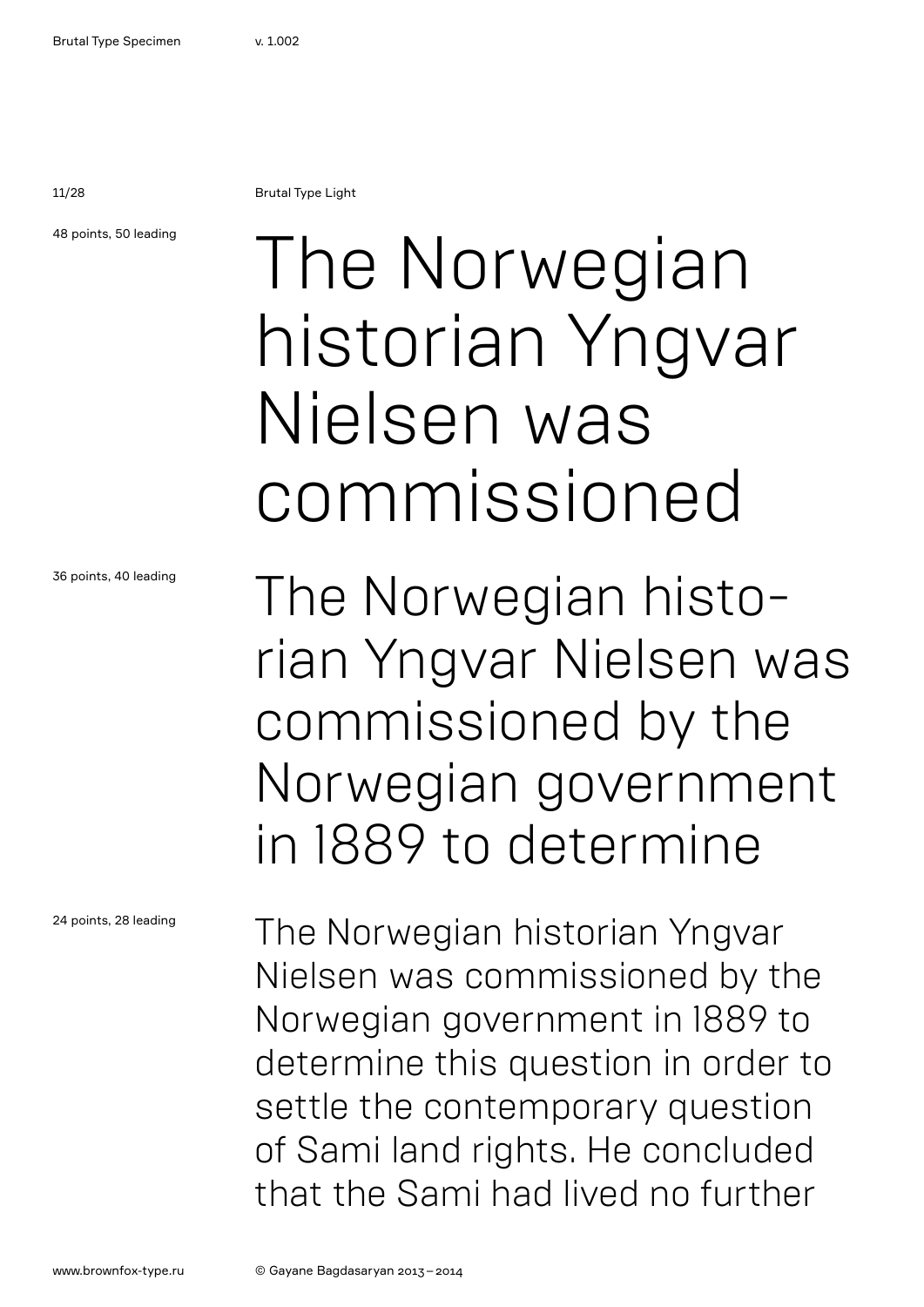### 12/28 Brutal Type Light

14 points, 18.5 leading The Norwegian historian Yngvar Nielsen was commissioned by the Norwegian government in 1889 to determine this question in order to settle the contemporary question of Sami land rights. He concluded that the Sami had lived no further south than Lierne in Nord-Trøndelag county until around 1500, when they had started moving south, reaching the area around Lake Femunden in the 18th century. This hypothesis is still accepted among many historians, but has been the subject of scholarly debate in the 21st century. In favour of Nielsen's view, it is pointed out that no Sami settlement to the south of Lierne in medieval times has left any traces in written sources. This

12 points, 16 leading The Norwegian historian Yngvar Nielsen was commissioned by the Norwegian government in 1889 to determine this question in order to settle the contemporary question of Sami land rights. He concluded that the Sami had lived no further south than Lierne in Nord-Trøndelag county until around 1500, when they had started moving south, reaching the area around Lake Femunden in the 18th century. This hypothesis is still accepted among many historians, but has been the subject of scholarly debate in the 21st century. In favour of Nielsen's view, it is pointed out that no Sami settlement to the south of Lierne in medieval times has left any traces in written sources. This argument is countered by pointing out that the Sami culture was nomadic and non-literary, and as such would not be expected to leave written sources. In recent years, the number of archaeological finds that are interpreted as indicating a Sami

9 points, 12 leading

The Norwegian historian Yngvar Nielsen was commissioned by the Norwegian government in 1889 to determine this question in order to settle the contemporary question of Sami land rights. He concluded that the Sami had lived no further south than Lierne in Nord-Trøndelag county until around 1500, when they had started moving south, reaching the area around Lake Femunden in the 18th century. This hypothesis is still accepted among many historians, but has been the subject of scholarly debate in the 21st century. In favour of Nielsen's view, it is pointed out that no Sami settlement to the south of Lierne in medieval times has left any traces in written sources. This argument is countered by pointing out

that the Sami culture was nomadic and nonliterary, and as such would not be expected to leave written sources. In recent years, the number of archaeological finds that are interpreted as indicating a Sami presence in Southern Norway in the Middle Ages, has increased. These includes foundations in Lesja, in Vang in Valdres and in Hol and Ål in Hallingdal. Proponents of the Sami interpretations of these finds assume a mixed populations of Norse and Sami people in the mountainous areas of Southern Norway in the Middle Ages. Up to around 1500 the Sami were mainly fishermen and trappers, usually in a combination, leading a nomadic lifestyle decided by the migrations of the reindeer. Around 1500, due to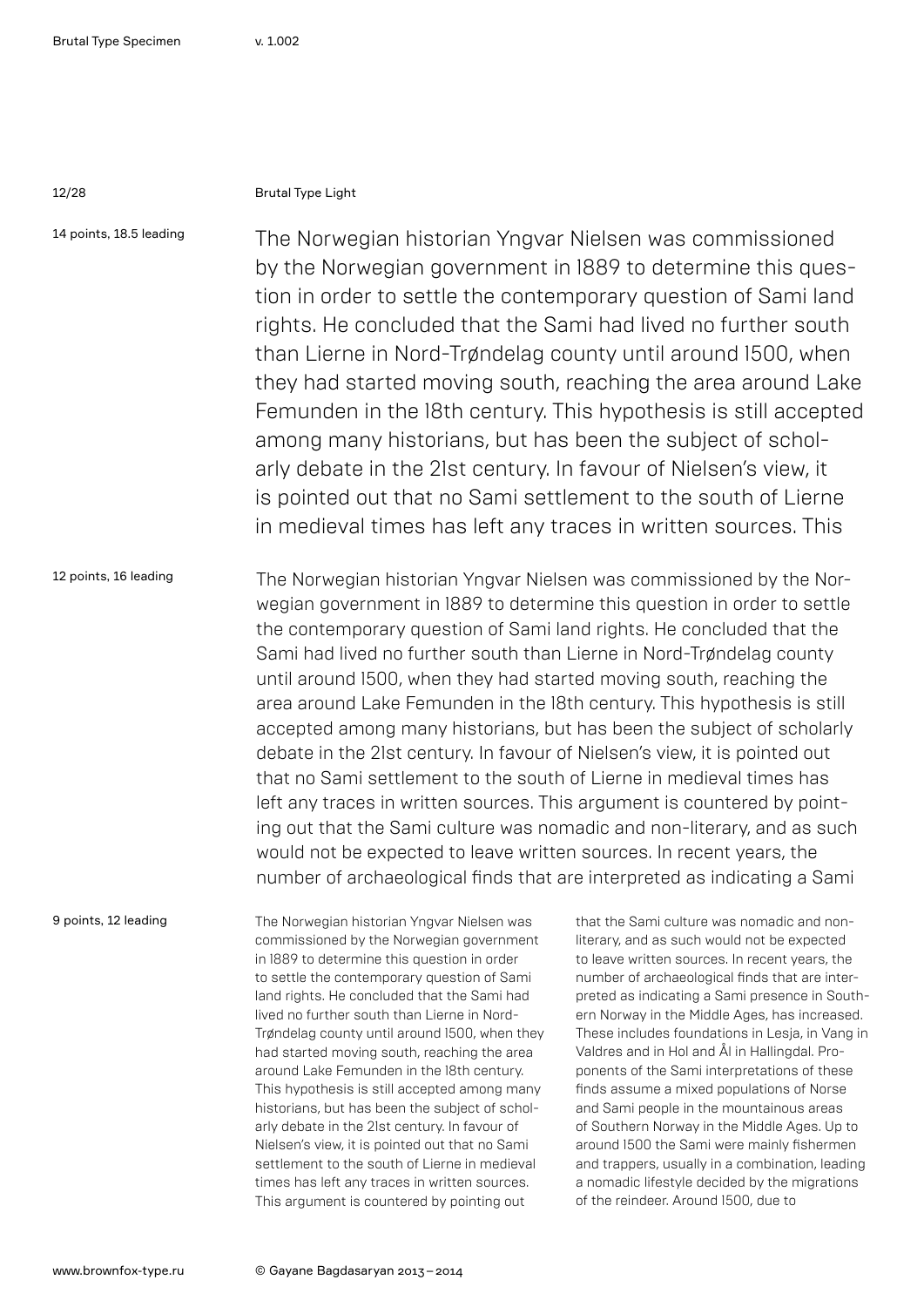### 13/28 Brutal Type Light

Er warf sich auf sein Bett und nahm vom Waschtisch einen schönen Apfel, den er sich gestern abend für das Frühstück vorbereitet hatte. Jetzt war er sein einziges Frühstück und jedenfalls, wie er sich beim ersten großen Bissen versicherte, viel besser, als das Frühstück aus dem schmutzigen Nachtcafé gewesen wäre, das er durch die Gnade der Wächter hätte bekommen können. Er fühlte sich wohl und zuversichtlich, in der Bank versäumte er zwar heute vormittag seinen Dienst, aber das war bei der verhältnismäßig hohen Stellung, die er dort einnahm, leicht entschuldigt. Sollte er die wirkliche Entschuldigung anführen? Er gedachte es zu tun, Würde man ihm nicht glauben, was in diesem Fall begreiflich war, so

Dersom der ingen evig Bevidsthed var i et Menneske, dersom der til Grund for Alt kun laae en vildt gjærende Magt, der vridende sig i dunkle Lidenskaber frembragte Alt, hvad der var stort og hvad der var ubetydeligt, dersom en bundløs Tomhed, aldrig mættet, skjulte sig under Alt, hvad var da Livet Andet end Fortvivlelse? Dersom det forholdt sig saaledes, dersom der intet helligt Baand var, der sammenknyttede Menneskeheden, dersom den ene Slægt stod op efter den anden som Løvet i Skoven, dersom den ene Slægt afløste den anden som Fuglesangen i Skoven, dersom Slægten gik gjennem Verden, som Skibet gaaer gjennem Havet, som Veiret gjennem Ørkenen, en tankeløs og ufrugtbar Gjerning,

Pocítil tehdy nevysvětlitelnou lásku k té téměř neznámé dívce; zdálo se mu, že je to dítě, které někdo položil do ošatky vytřené smolou a poslal po vodě řeky, aby ji Tomáš vylovil na břeh své postele. Zůstala u něho týden, než se uzdravila, a pak zase odjela do svého města vzdáleného dvě stě kilometrů od Prahy. A tehdy přišla ta chvíle, o které jsem mluvil a která mi připadá jako klíč k jeho životu: stoj í u okna, dívá se do dvora na zdi protěj ších činžáků a přemýšlí: Má ji pozvat do Prahy natrvalo? Bál se té odpovědnosti. Kdyby ji teď k sobě pozval, přijela by za ním, aby mu nabídla celý svůj život. Anebo se j í už nemá hlásit? To by znamenalo, že Tereza zůstane servírkou v restauraci jednoho zapadlého města a on ji už

Ma mère, quand il fut question d'avoir pour la première fois M. de Norpois à dîner, ayant exprimé le regret que le Professeur Cottard fût en voyage et qu'elle-même eût entièrement cessé de fréquenter Swann, car l'un et l'autre eussent sans doute intéressé l'ancien Ambassadeur, mon père répondit qu'un convive éminent, un savant illustre, comme Cottard, ne pouvait jamais mal faire dans un dîner, mais que Swann, avec son ostentation, avec sa manière de crier sur les toits ses moindres relations, était un vulgaire esbrouffeur que le Marquis de Norpois eût sans doute trouvé selon son expression, «puant». Or cette réponse de mon père demande quelques mots d'explication, certaines personnes se souve-

Muchos años después, frente al pelotón de fusilamiento, el coronel Aureliano Buendía había de recordar aquella tarde remota en que su padre lo llevó a conocer el hielo. Macondo era entonces una aldea de veinte casas de barro y cañabrava construidas a la orilla de un río de aguas diáfanas que se precipitaban por un lecho de piedras pulidas, blancas y enormes como huevos prehistóricos. El mundo era tan reciente, que muchas cosas carecían de nombre, y para mencionarlas había que señalarías con el dedo. Todos los años, por el mes de marzo, una familia de gitanos desarrapados plantaba su carpa cerca de la aldea, y con un grande alboroto de pitos y timbales daban a conocer los nuevos inventos. Primero llevaron

Сам Кречмар не только не был Магде противен—он даже нравился ей. У него была мягкая, благородная наружность, от него веяло душистым тальком и хорошим табаком. Разумеется, густое счастье её первой любви было неповторимо. Она запрещала себе вспоминать Мюллера, меловую бледность его щёк, горячий мясистый рот, длинные, всепонимающие руки. Когда она всё-таки вспоминала, как он покинул её, ей сразу опять хотелось выпрыгнуть из окна или открыть газовый кран. Кречмар мог до некоторой степени успокоить её, утолить жар,—как те прохладные листья подорожника, которые так приятно прикладывать к воспалённому месту. А кроме всего

Danish, Spanish 9 points, 12 leading

Czech, Russian 9 points, 12 leading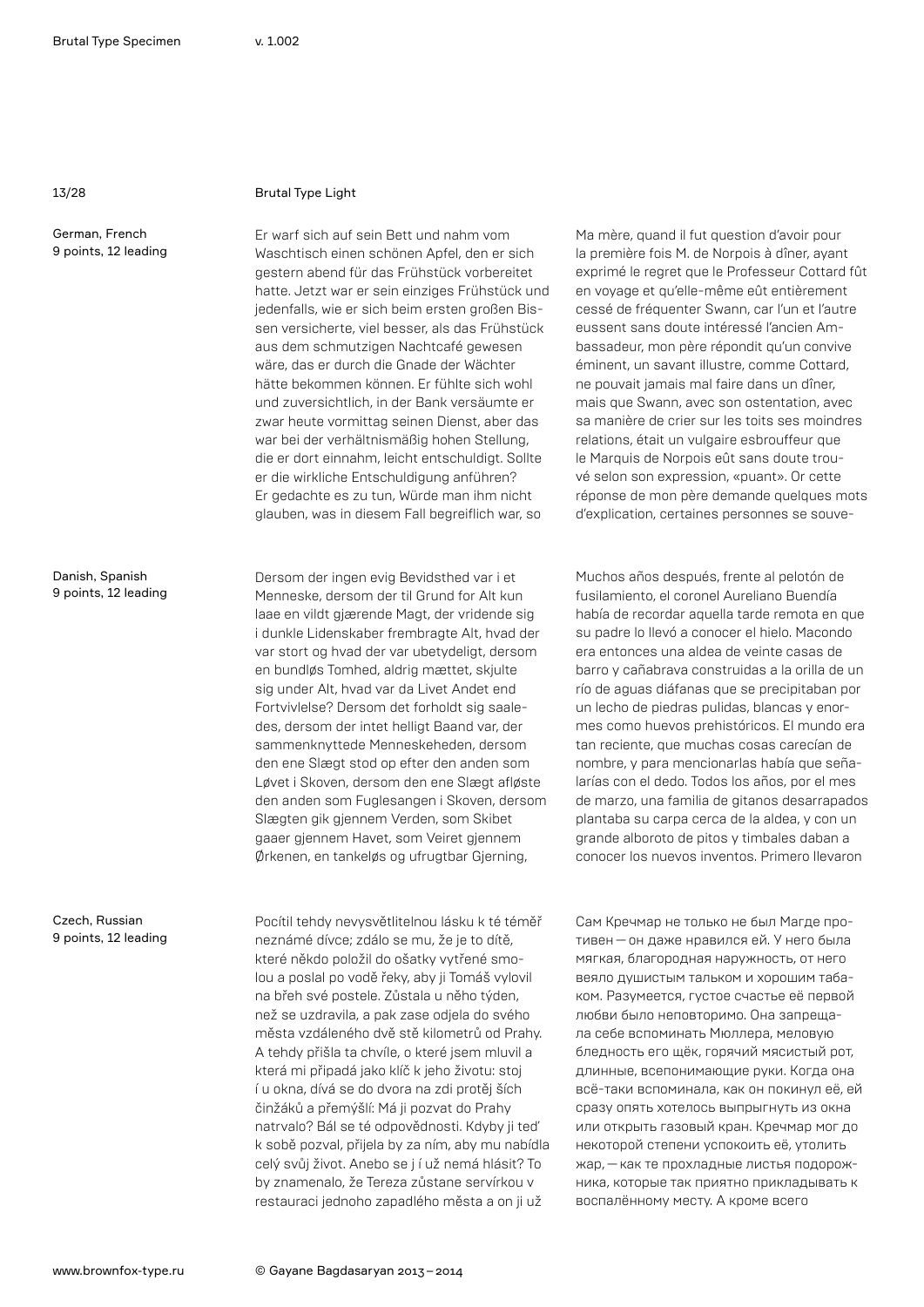14/28 Brutal Type Regular

48 points, 50 leading

## The Norwegian historian Yngvar Nielsen was commissioned

The Norwegian historian Yngvar Nielsen was commissioned by the Norwegian government in 1889 to determine

The Norwegian historian Yngvar Nielsen was commissioned by the Norwegian government in 1889 to determine this question in order to settle the contemporary question of Sami land rights. He concluded that the Sami had lived no further south

36 points, 40 leading

24 points, 28 leading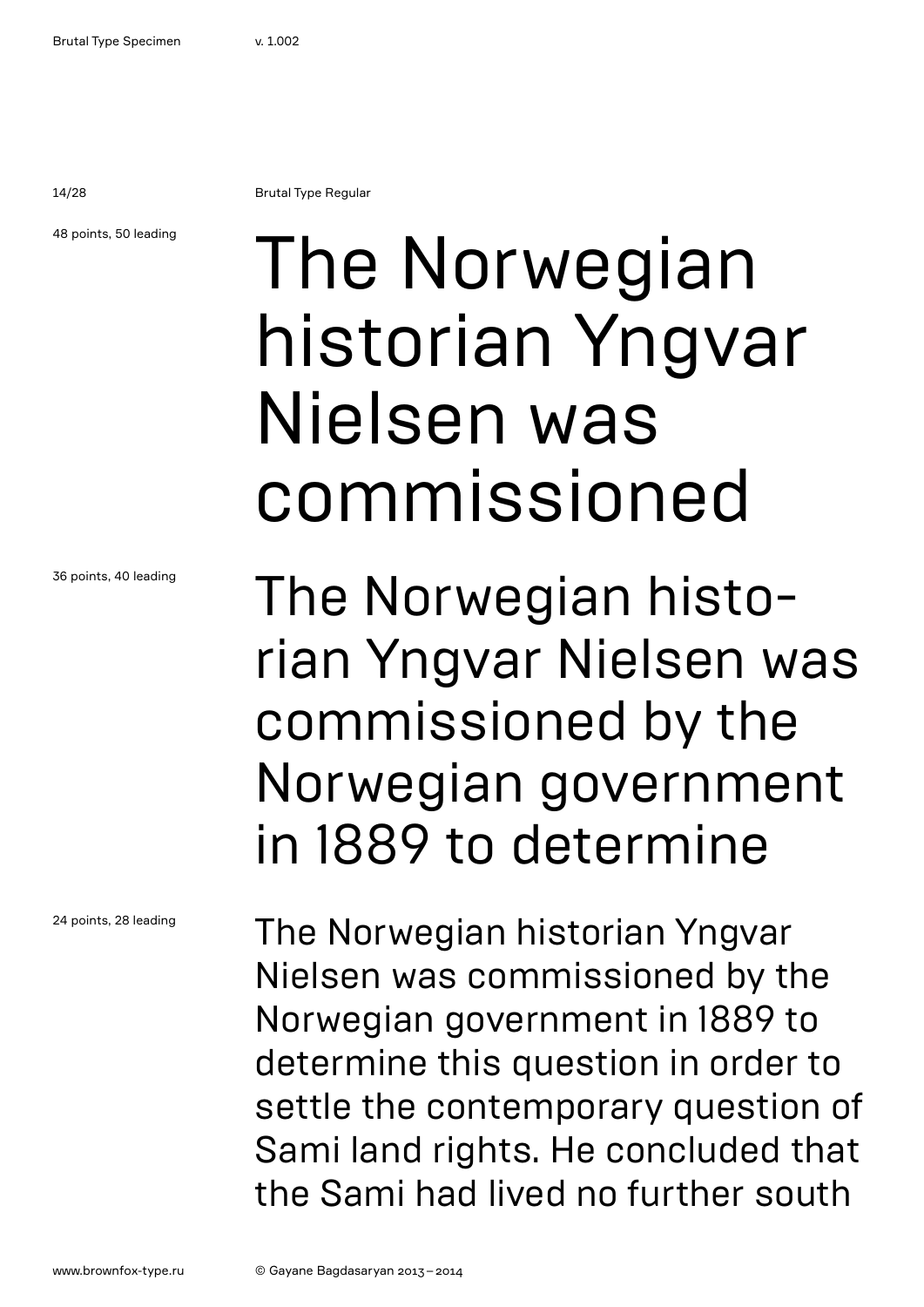### 15/28 Brutal Type Regular

14 points, 18.5 leading The Norwegian historian Yngvar Nielsen was commissioned by the Norwegian government in 1889 to determine this question in order to settle the contemporary question of Sami land rights. He concluded that the Sami had lived no further south than Lierne in Nord-Trøndelag county until around 1500, when they had started moving south, reaching the area around Lake Femunden in the 18th century. This hypothesis is still accepted among many historians, but has been the subject of scholarly debate in the 21st century. In favour of Nielsen's view, it is pointed out that no Sami settlement to the south of Lierne in medieval times has left any traces in written sources. This

12 points, 16 leading The Norwegian historian Yngvar Nielsen was commissioned by the Norwegian government in 1889 to determine this question in order to settle the contemporary question of Sami land rights. He concluded that the Sami had lived no further south than Lierne in Nord-Trøndelag county until around 1500, when they had started moving south, reaching the area around Lake Femunden in the 18th century. This hypothesis is still accepted among many historians, but has been the subject of scholarly debate in the 21st century. In favour of Nielsen's view, it is pointed out that no Sami settlement to the south of Lierne in medieval times has left any traces in written sources. This argument is countered by pointing out that the Sami culture was nomadic and non-literary, and as such would not be expected to leave written sources. In recent years, the number of archaeological finds that are interpreted as indicating a

9 points, 12 leading

The Norwegian historian Yngvar Nielsen was commissioned by the Norwegian government in 1889 to determine this question in order to settle the contemporary question of Sami land rights. He concluded that the Sami had lived no further south than Lierne in Nord-Trøndelag county until around 1500, when they had started moving south, reaching the area around Lake Femunden in the 18th century. This hypothesis is still accepted among many historians, but has been the subject of scholarly debate in the 21st century. In favour of Nielsen's view, it is pointed out that no Sami settlement to the south of Lierne in medieval times has left any traces in written sources. This argument is countered by pointing out

that the Sami culture was nomadic and nonliterary, and as such would not be expected to leave written sources. In recent years, the number of archaeological finds that are interpreted as indicating a Sami presence in Southern Norway in the Middle Ages, has increased. These includes foundations in Lesja, in Vang in Valdres and in Hol and Ål in Hallingdal. Proponents of the Sami interpretations of these finds assume a mixed populations of Norse and Sami people in the mountainous areas of Southern Norway in the Middle Ages. Up to around 1500 the Sami were mainly fishermen and trappers, usually in a combination, leading a nomadic lifestyle decided by the migrations of the reindeer. Around 1500, due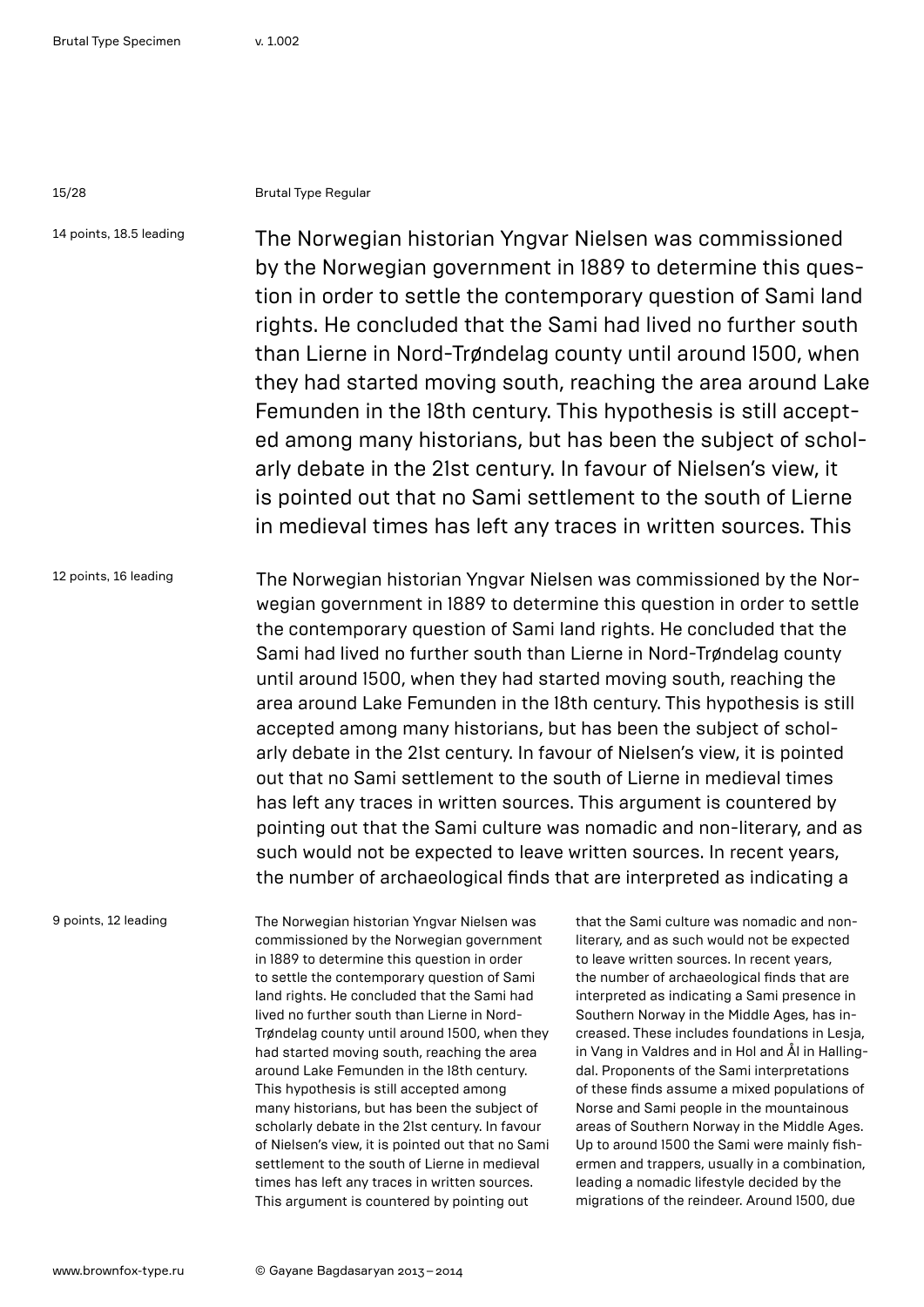#### 16/28 Brutal Type Regular

Er warf sich auf sein Bett und nahm vom Waschtisch einen schönen Apfel, den er sich gestern abend für das Frühstück vorbereitet hatte. Jetzt war er sein einziges Frühstück und jedenfalls, wie er sich beim ersten großen Bissen versicherte, viel besser, als das Frühstück aus dem schmutzigen Nachtcafé gewesen wäre, das er durch die Gnade der Wächter hätte bekommen können. Er fühlte sich wohl und zuversichtlich, in der Bank versäumte er zwar heute vormittag seinen Dienst, aber das war bei der verhältnismäßig hohen Stellung, die er dort einnahm, leicht entschuldigt. Sollte er die wirkliche Entschuldigung anführen? Er gedachte es zu tun, Würde man ihm nicht glauben, was in diesem Fall begreiflich war,

Dersom der ingen evig Bevidsthed var i et Menneske, dersom der til Grund for Alt kun laae en vildt gjærende Magt, der vridende sig i dunkle Lidenskaber frembragte Alt, hvad der var stort og hvad der var ubetydeligt, dersom en bundløs Tomhed, aldrig mættet, skjulte sig under Alt, hvad var da Livet Andet end Fortvivlelse? Dersom det forholdt sig saaledes, dersom der intet helligt Baand var, der sammenknyttede Menneskeheden, dersom den ene Slægt stod op efter den anden som Løvet i Skoven, dersom den ene Slægt afløste den anden som Fuglesangen i Skoven, dersom Slægten gik gjennem Verden, som Skibet gaaer gjennem Havet, som Veiret gjennem Ørkenen, en tankeløs og ufrugtbar Gjerning,

Pocítil tehdy nevysvětlitelnou lásku k té téměř neznámé dívce; zdálo se mu, že je to dítě, které někdo položil do ošatky vytřené smolou a poslal po vodě řeky, aby ji Tomáš vylovil na břeh své postele. Zůstala u něho týden, než se uzdravila, a pak zase odjela do svého města vzdáleného dvě stě kilometrů od Prahy. A tehdy přišla ta chvíle, o které jsem mluvil a která mi připadá jako klíč k jeho životu: stoj í u okna, dívá se do dvora na zdi protěj ších činžáků a přemýšlí: Má ji pozvat do Prahy natrvalo? Bál se té odpovědnosti. Kdyby ji teď k sobě pozval, přijela by za ním, aby mu nabídla celý svůj život. Anebo se j í už nemá hlásit? To by znamenalo, že Tereza zůstane servírkou v restauraci jednoho zapadlého města a on ji už Ma mère, quand il fut question d'avoir pour la première fois M. de Norpois à dîner, ayant exprimé le regret que le Professeur Cottard fût en voyage et qu'elle-même eût entièrement cessé de fréquenter Swann, car l'un et l'autre eussent sans doute intéressé l'ancien Ambassadeur, mon père répondit qu'un convive éminent, un savant illustre, comme Cottard, ne pouvait jamais mal faire dans un dîner, mais que Swann, avec son ostentation, avec sa manière de crier sur les toits ses moindres relations, était un vulgaire esbrouffeur que le Marquis de Norpois eût sans doute trouvé selon son expression, «puant». Or cette réponse de mon père demande quelques mots d'explication, certaines personnes se

Muchos años después, frente al pelotón de fusilamiento, el coronel Aureliano Buendía había de recordar aquella tarde remota en que su padre lo llevó a conocer el hielo. Macondo era entonces una aldea de veinte casas de barro y cañabrava construidas a la orilla de un río de aguas diáfanas que se precipitaban por un lecho de piedras pulidas, blancas y enormes como huevos prehistóricos. El mundo era tan reciente, que muchas cosas carecían de nombre, y para mencionarlas había que señalarías con el dedo. Todos los años, por el mes de marzo, una familia de gitanos desarrapados plantaba su carpa cerca de la aldea, y con un grande alboroto de pitos y timbales daban a conocer los nuevos inventos. Primero llevaron

Сам Кречмар не только не был Магде противен—он даже нравился ей. У него была мягкая, благородная наружность, от него веяло душистым тальком и хорошим табаком. Разумеется, густое счастье её первой любви было неповторимо. Она запрещала себе вспоминать Мюллера, меловую бледность его щёк, горячий мясистый рот, длинные, всепонимающие руки. Когда она всё-таки вспоминала, как он покинул её, ей сразу опять хотелось выпрыгнуть из окна или открыть газовый кран. Кречмар мог до некоторой степени успокоить её, утолить жар,—как те прохладные листья подорожника, которые так приятно прикладывать к воспалённому месту. А кроме всего

Danish, Spanish 9 points, 12 leading

Czech, Russian 9 points, 12 leading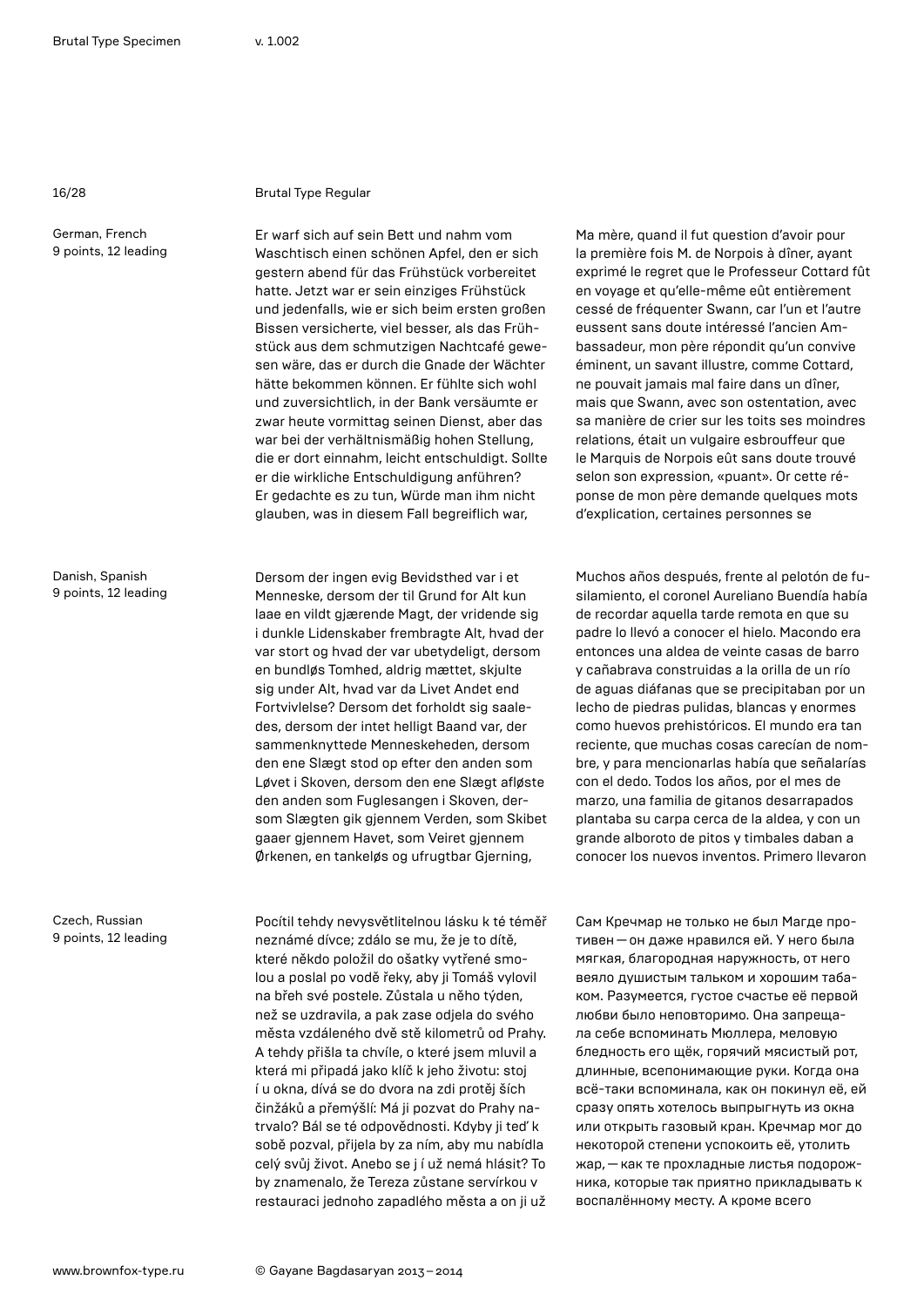17/28 Brutal Type Medium

48 points, 50 leading

## The Norwegian historian Yngvar Nielsen was commissioned

The Norwegian historian Yngvar Nielsen was commissioned by the Norwegian government in 1889 to determine

The Norwegian historian Yngvar Nielsen was commissioned by the Norwegian government in 1889 to determine this question in order to settle the contemporary question of Sami land rights. He concluded that the Sami had lived no further

36 points, 40 leading

24 points, 28 leading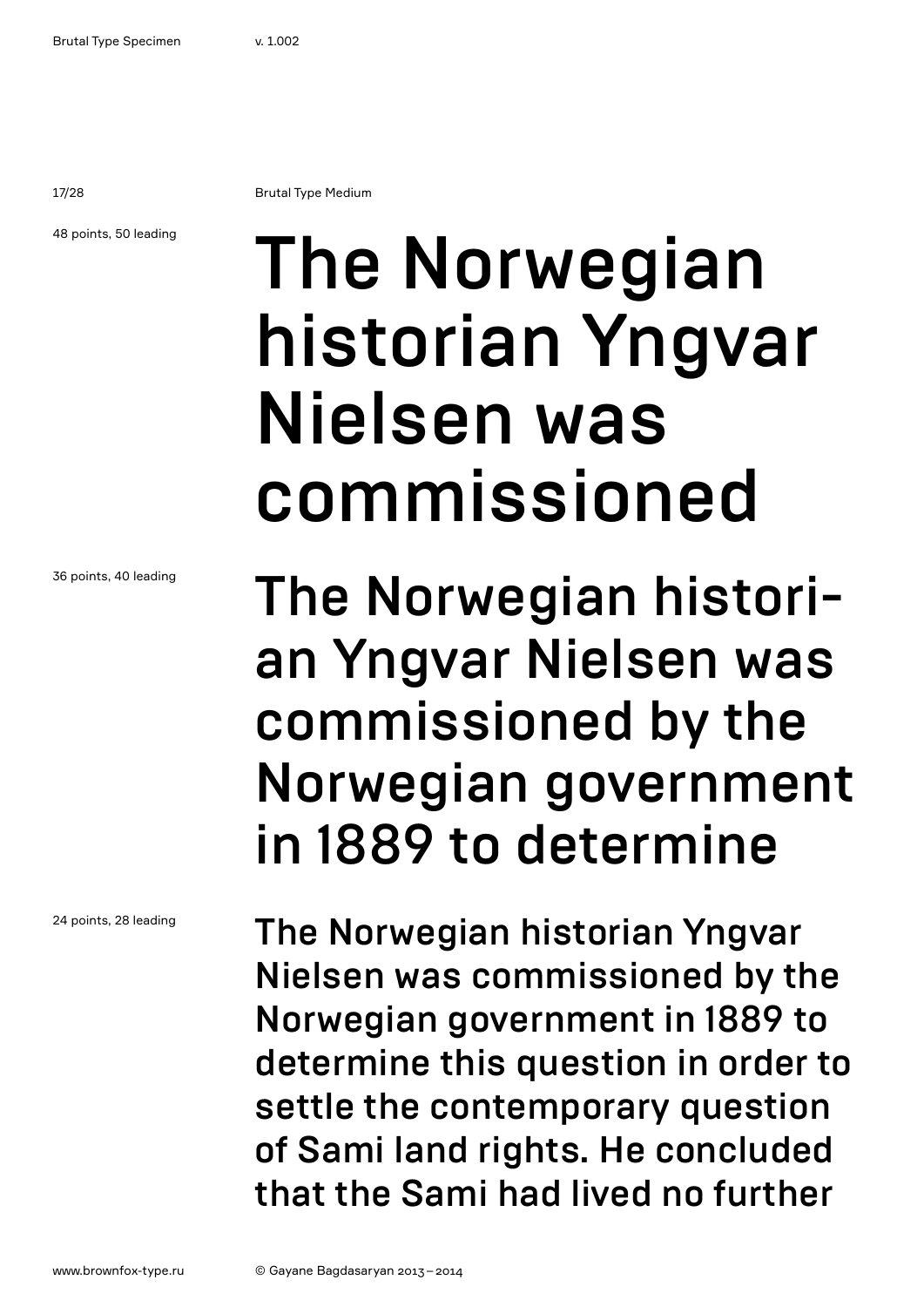#### 18/28 Brutal Type Medium

14 points, 18.5 leading The Norwegian historian Yngvar Nielsen was commissioned by the Norwegian government in 1889 to determine this question in order to settle the contemporary question of Sami land rights. He concluded that the Sami had lived no further south than Lierne in Nord-Trøndelag county until around 1500, when they had started moving south, reaching the area around Lake Femunden in the 18th century. This hypothesis is still accepted among many historians, but has been the subject of scholarly debate in the 21st century. In favour of Nielsen's view, it is pointed out that no Sami settlement to the south of Lierne in medieval times has left

12 points, 16 leading The Norwegian historian Yngvar Nielsen was commissioned by the Norwegian government in 1889 to determine this question in order to settle the contemporary question of Sami land rights. He concluded that the Sami had lived no further south than Lierne in Nord-Trøndelag county until around 1500, when they had started moving south, reaching the area around Lake Femunden in the 18th century. This hypothesis is still accepted among many historians, but has been the subject of scholarly debate in the 21st century. In favour of Nielsen's view, it is pointed out that no Sami settlement to the south of Lierne in medieval times has left any traces in written sources. This argument is countered by pointing out that the Sami culture was nomadic and non-literary, and as such would not be expected to leave written sources. In recent years, the number of archaeological finds that are interpreted as in-

9 points, 12 leading

The Norwegian historian Yngvar Nielsen was commissioned by the Norwegian government in 1889 to determine this question in order to settle the contemporary question of Sami land rights. He concluded that the Sami had lived no further south than Lierne in Nord-Trøndelag county until around 1500, when they had started moving south, reaching the area around Lake Femunden in the 18th century. This hypothesis is still accepted among many historians, but has been the subject of scholarly debate in the 21st century. In favour of Nielsen's view, it is pointed out that no Sami settlement to the south of Lierne in medieval times has left any traces in written sources. This argument is countered

by pointing out that the Sami culture was nomadic and non-literary, and as such would not be expected to leave written sources. In recent years, the number of archaeological finds that are interpreted as indicating a Sami presence in Southern Norway in the Middle Ages, has increased. These includes foundations in Lesja, in Vang in Valdres and in Hol and Ål in Hallingdal. Proponents of the Sami interpretations of these finds assume a mixed populations of Norse and Sami people in the mountainous areas of Southern Norway in the Middle Ages. Up to around 1500 the Sami were mainly fishermen and trappers, usually in a combination, leading a nomadic lifestyle decided by the migrations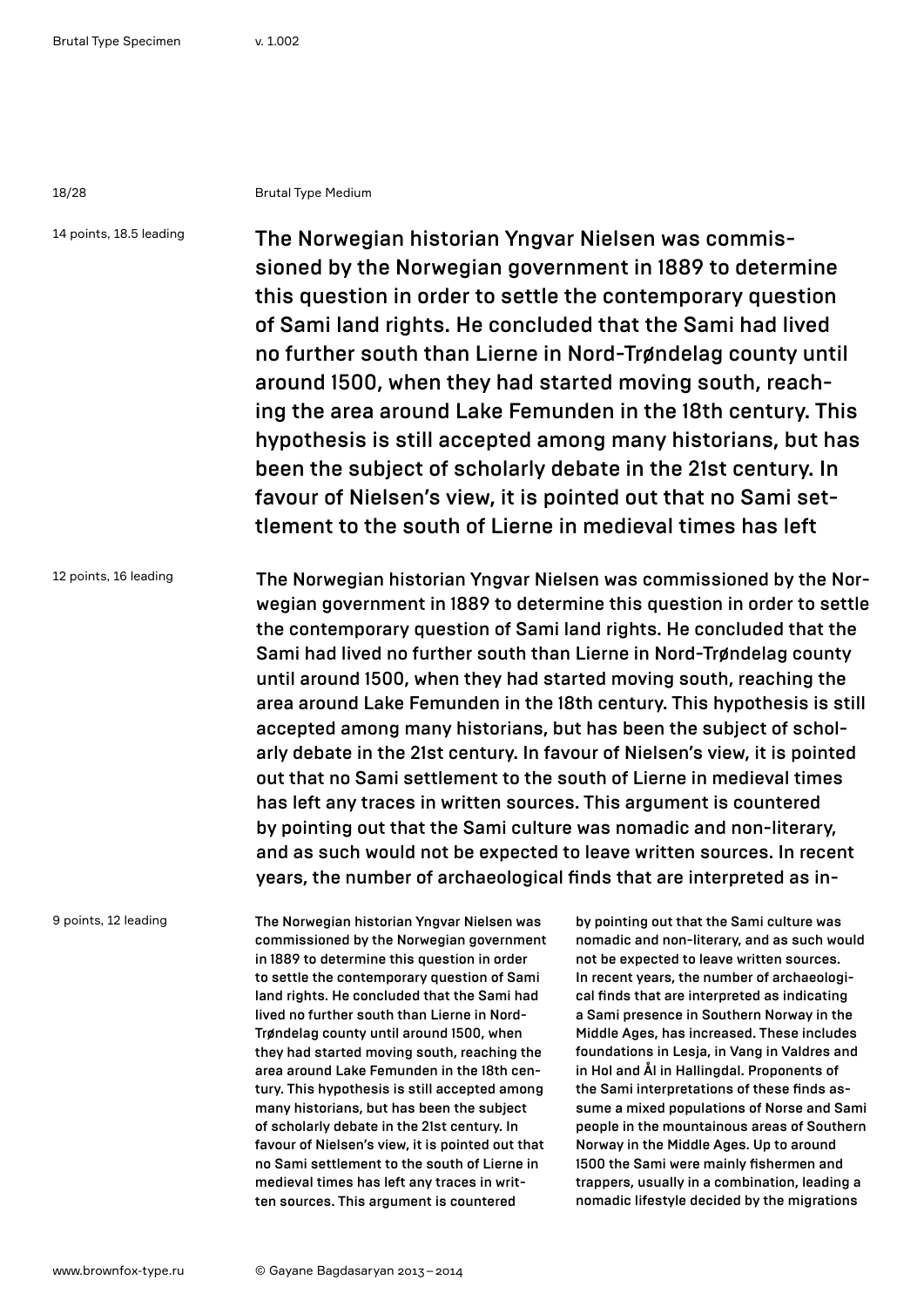#### 19/28 Brutal Type Medium

Er warf sich auf sein Bett und nahm vom Waschtisch einen schönen Apfel, den er sich gestern abend für das Frühstück vorbereitet hatte. Jetzt war er sein einziges Frühstück und jedenfalls, wie er sich beim ersten großen Bissen versicherte, viel besser, als das Frühstück aus dem schmutzigen Nachtcafé gewesen wäre, das er durch die Gnade der Wächter hätte bekommen können. Er fühlte sich wohl und zuversichtlich, in der Bank versäumte er zwar heute vormittag seinen Dienst, aber das war bei der verhältnismäßig hohen Stellung, die er dort einnahm, leicht entschuldigt. Sollte er die wirkliche Entschuldigung anführen? Er gedachte es zu tun, Würde man ihm nicht glauben, was

Dersom der ingen evig Bevidsthed var i et Menneske, dersom der til Grund for Alt kun laae en vildt gjærende Magt, der vridende sig i dunkle Lidenskaber frembragte Alt, hvad der var stort og hvad der var ubetydeligt, dersom en bundløs Tomhed, aldrig mættet, skjulte sig under Alt, hvad var da Livet Andet end Fortvivlelse? Dersom det forholdt sig saaledes, dersom der intet helligt Baand var, der sammenknyttede Menneskeheden, dersom den ene Slægt stod op efter den anden som Løvet i Skoven, dersom den ene Slægt afløste den anden som Fuglesangen i Skoven, dersom Slægten gik gjennem Verden, som Skibet gaaer gjennem Havet, som Veiret gjennem Ørkenen, en tankeløs og ufrugt-

Pocítil tehdy nevysvětlitelnou lásku k té téměř neznámé dívce; zdálo se mu, že je to dítě, které někdo položil do ošatky vytřené smolou a poslal po vodě řeky, aby ji Tomáš vylovil na břeh své postele. Zůstala u něho týden, než se uzdravila, a pak zase odjela do svého města vzdáleného dvě stě kilometrů od Prahy. A tehdy přišla ta chvíle, o které jsem mluvil a která mi připadá jako klíč k jeho životu: stoj í u okna, dívá se do dvora na zdi protěj ších činžáků a přemýšlí: Má ji pozvat do Prahy natrvalo? Bál se té odpovědnosti. Kdyby ji teď k sobě pozval, přijela by za ním, aby mu nabídla celý svůj život. Anebo se j í už nemá hlásit? To by znamenalo, že Tereza zůstane servírkou v restauraci jednoho

Ma mère, quand il fut question d'avoir pour la première fois M. de Norpois à dîner, ayant exprimé le regret que le Professeur Cottard fût en voyage et qu'elle-même eût entièrement cessé de fréquenter Swann, car l'un et l'autre eussent sans doute intéressé l'ancien Ambassadeur, mon père répondit qu'un convive éminent, un savant illustre, comme Cottard, ne pouvait jamais mal faire dans un dîner, mais que Swann, avec son ostentation, avec sa manière de crier sur les toits ses moindres relations, était un vulgaire esbrouffeur que le Marquis de Norpois eût sans doute trouvé selon son expression, «puant». Or cette réponse de mon père demande quelques mots d'explication, certaines personnes

Muchos años después, frente al pelotón de fusilamiento, el coronel Aureliano Buendía había de recordar aquella tarde remota en que su padre lo llevó a conocer el hielo. Macondo era entonces una aldea de veinte casas de barro y cañabrava construidas a la orilla de un río de aguas diáfanas que se precipitaban por un lecho de piedras pulidas, blancas y enormes como huevos prehistóricos. El mundo era tan reciente, que muchas cosas carecían de nombre, y para mencionarlas había que señalarías con el dedo. Todos los años, por el mes de marzo, una familia de gitanos desarrapados plantaba su carpa cerca de la aldea, y con un grande alboroto de pitos y timbales daban a conocer los nuevos

Сам Кречмар не только не был Магде противен—он даже нравился ей. У него была мягкая, благородная наружность, от него веяло душистым тальком и хорошим табаком. Разумеется, густое счастье её первой любви было неповторимо. Она запрещала себе вспоминать Мюллера, меловую бледность его щёк, горячий мясистый рот, длинные, всепонимающие руки. Когда она всё-таки вспоминала, как он покинул её, ей сразу опять хотелось выпрыгнуть из окна или открыть газовый кран. Кречмар мог до некоторой степени успокоить её, утолить жар,—как те прохладные листья подорожника, которые так приятно прикладывать к воспалённому месту. А кроме

Danish, Spanish 9 points, 12 leading

Czech, Russian 9 points, 12 leading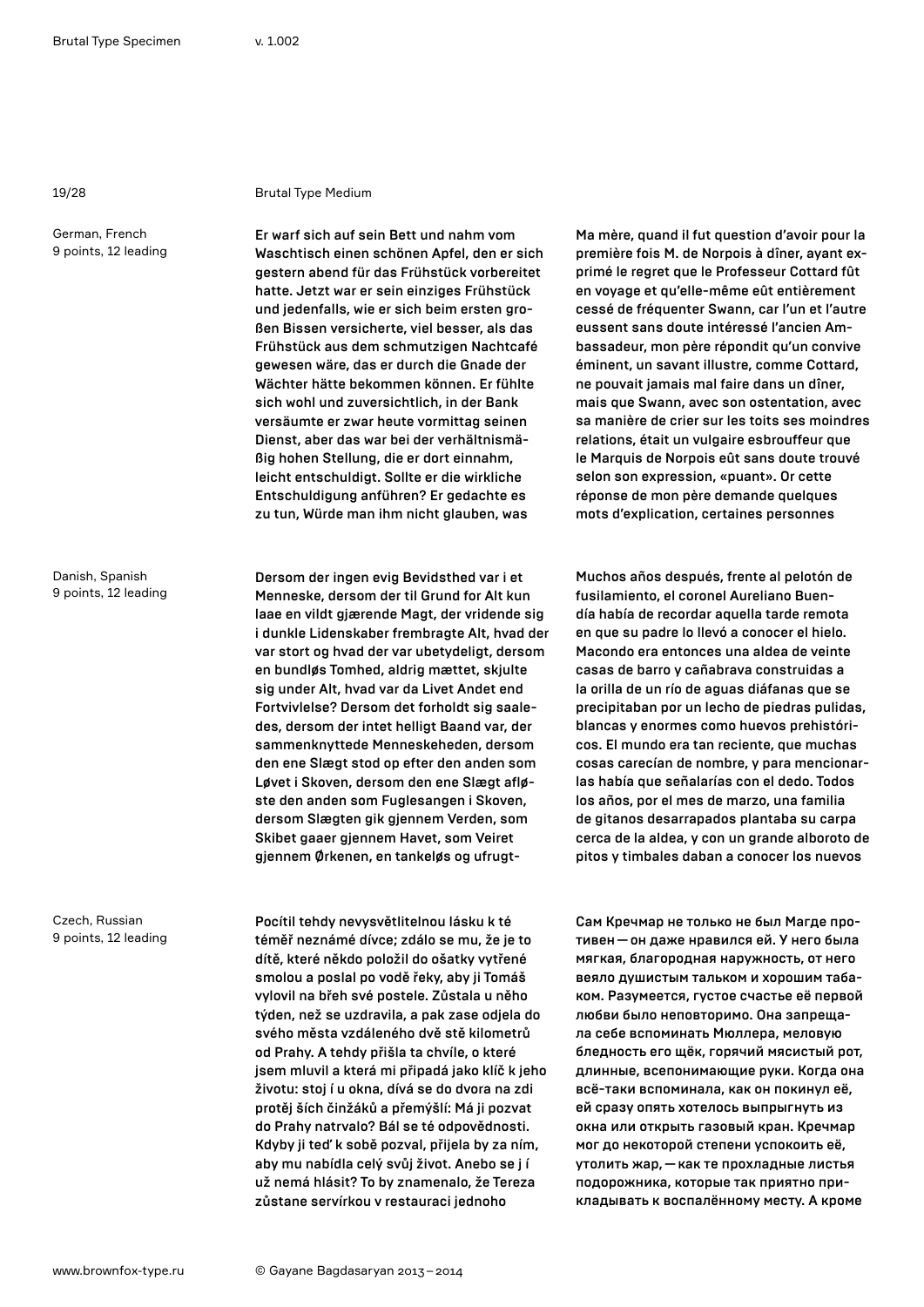20/28 Brutal Type Bold

### 48 points, 50 leading

## **The Norwegian historian Yngvar Nielsen was commissioned**

### 36 points, 40 leading

24 points, 28 leading

### **The Norwegian historian Yngvar Nielsen was commissioned by the Norwegian government in 1889 to determine**

**The Norwegian historian Yngvar Nielsen was commissioned by the Norwegian government in 1889 to determine this question in order to settle the contemporary question of Sami land rights. He concluded that the Sami had lived no further**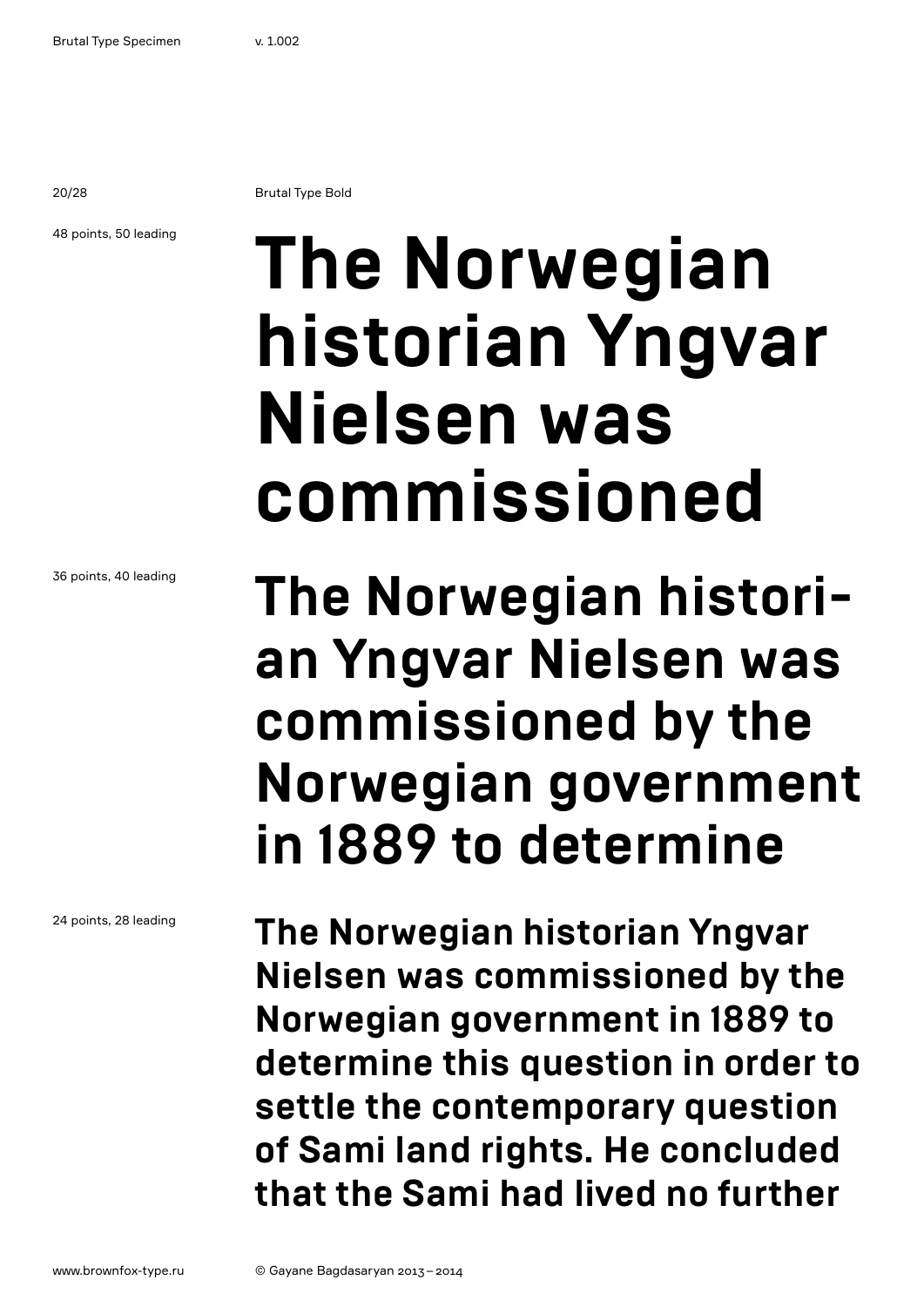#### 21/28 Brutal Type Bold

14 points, 18.5 leading **The Norwegian historian Yngvar Nielsen was commissioned by the Norwegian government in 1889 to determine this question in order to settle the contemporary question of Sami land rights. He concluded that the Sami had lived no further south than Lierne in Nord-Trøndelag county until around 1500, when they had started moving south, reaching the area around Lake Femunden in the 18th century. This hypothesis is still accepted among many historians, but has been the subject of scholarly debate in the 21st century. In favour of Nielsen's view, it is pointed out that no Sami settlement to the south of Lierne in medieval times has left** 

12 points, 16 leading **The Norwegian historian Yngvar Nielsen was commissioned by the Norwegian government in 1889 to determine this question in order to settle the contemporary question of Sami land rights. He concluded that the Sami had lived no further south than Lierne in Nord-Trøndelag county until around 1500, when they had started moving south, reaching the area around Lake Femunden in the 18th century. This hypothesis is still accepted among many historians, but has been the subject of scholarly debate in the 21st century. In favour of Nielsen's view, it is pointed out that no Sami settlement to the south of Lierne in medieval times has left any traces in written sources. This argument is countered by pointing out that the Sami culture was nomadic and non-literary, and as such would not be expected to leave written sources. In recent years, the number of archaeological finds that are interpreted** 

9 points, 12 leading

**The Norwegian historian Yngvar Nielsen was commissioned by the Norwegian government in 1889 to determine this question in order to settle the contemporary question of Sami land rights. He concluded that the Sami had lived no further south than Lierne in Nord-Trøndelag county until around 1500, when they had started moving south, reaching the area around Lake Femunden in the 18th century. This hypothesis is still accepted among many historians, but has been the subject of scholarly debate in the 21st century. In favour of Nielsen's view, it is pointed out that no Sami settlement to the south of Lierne in medieval times has left any traces in written sources. This argument is countered** 

**by pointing out that the Sami culture was nomadic and non-literary, and as such would not be expected to leave written sources. In recent years, the number of archaeological finds that are interpreted as indicating a Sami presence in Southern Norway in the Middle Ages, has increased. These includes foundations in Lesja, in Vang in Valdres and in Hol and Ål in Hallingdal. Proponents of the Sami interpretations of these finds assume a mixed populations of Norse and Sami people in the mountainous areas of Southern Norway in the Middle Ages. Up to around 1500 the Sami were mainly fishermen and trappers, usually in a combination, leading a nomadic lifestyle decided by the migrations**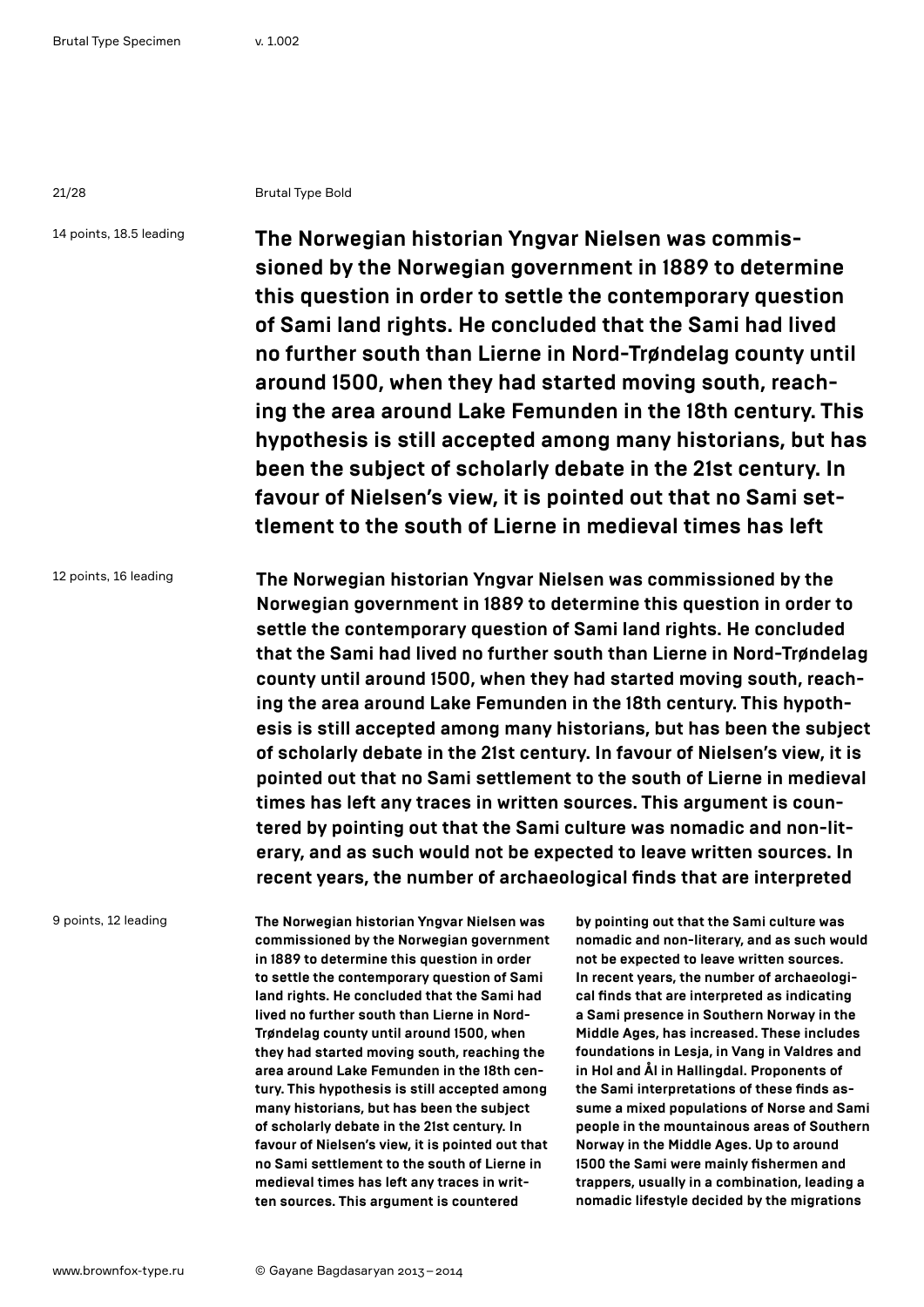#### 22/28 Brutal Type Bold

**Er warf sich auf sein Bett und nahm vom Waschtisch einen schönen Apfel, den er sich gestern abend für das Frühstück vorbereitet hatte. Jetzt war er sein einziges Frühstück und jedenfalls, wie er sich beim ersten großen Bissen versicherte, viel besser, als das Frühstück aus dem schmutzigen Nachtcafé gewesen wäre, das er durch die Gnade der Wächter hätte bekommen können. Er fühlte sich wohl und zuversichtlich, in der Bank versäumte er zwar heute vormittag seinen Dienst, aber das war bei der verhältnismäßig hohen Stellung, die er dort einnahm, leicht entschuldigt. Sollte er die wirkliche Entschuldigung anführen? Er gedachte es zu tun, Würde man ihm nicht glauben, was in** 

**Dersom der ingen evig Bevidsthed var i et Menneske, dersom der til Grund for Alt kun laae en vildt gjærende Magt, der vridende sig i dunkle Lidenskaber frembragte Alt, hvad der var stort og hvad der var ubetydeligt, dersom en bundløs Tomhed, aldrig mættet, skjulte sig under Alt, hvad var da Livet Andet end Fortvivlelse? Dersom det forholdt sig saaledes, dersom der intet helligt Baand var, der sammenknyttede Menneskeheden, dersom den ene Slægt stod op efter den anden som Løvet i Skoven, dersom den ene Slægt afløste den anden som Fuglesangen i Skoven, dersom Slægten gik gjennem Verden, som Skibet gaaer gjennem Havet, som Veiret gjennem Ørkenen, en tankeløs og** 

**Pocítil tehdy nevysvětlitelnou lásku k té téměř neznámé dívce; zdálo se mu, že je to dítě, které někdo položil do ošatky vytřené smolou a poslal po vodě řeky, aby ji Tomáš vylovil na břeh své postele. Zůstala u něho týden, než se uzdravila, a pak zase odjela do svého města vzdáleného dvě stě kilometrů od Prahy. A tehdy přišla ta chvíle, o které jsem mluvil a která mi připadá jako klíč k jeho životu: stoj í u okna, dívá se do dvora na zdi protěj ších činžáků a přemýšlí: Má ji pozvat do Prahy natrvalo? Bál se té odpovědnosti. Kdyby ji teď k sobě pozval, přijela by za ním, aby mu nabídla celý svůj život. Anebo se j í už nemá hlásit? To by znamenalo, že Tereza zůstane servírkou v** 

**Ma mère, quand il fut question d'avoir pour la première fois M. de Norpois à dîner, ayant exprimé le regret que le Professeur Cottard fût en voyage et qu'elle-même eût entièrement cessé de fréquenter Swann, car l'un et l'autre eussent sans doute intéressé l'ancien Ambassadeur, mon père répondit qu'un convive éminent, un savant illustre, comme Cottard, ne pouvait jamais mal faire dans un dîner, mais que Swann, avec son ostentation, avec sa manière de crier sur les toits ses moindres relations, était un vulgaire esbrouffeur que le Marquis de Norpois eût sans doute trouvé selon son expression, «puant». Or cette réponse de mon père demande quelques mots d'explication, certaines** 

**Muchos años después, frente al pelotón de fusilamiento, el coronel Aureliano Buendía había de recordar aquella tarde remota en que su padre lo llevó a conocer el hielo. Macondo era entonces una aldea de veinte casas de barro y cañabrava construidas a la orilla de un río de aguas diáfanas que se precipitaban por un lecho de piedras pulidas, blancas y enormes como huevos prehistóricos. El mundo era tan reciente, que muchas cosas carecían de nombre, y para mencionarlas había que señalarías con el dedo. Todos los años, por el mes de marzo, una familia de gitanos desarrapados plantaba su carpa cerca de la aldea, y con un grande alboroto de pitos y timbales daban a cono-**

**Сам Кречмар не только не был Магде противен—он даже нравился ей. У него была мягкая, благородная наружность, от него веяло душистым тальком и хорошим табаком. Разумеется, густое счастье её первой любви было неповторимо. Она запрещала себе вспоминать Мюллера, меловую бледность его щёк, горячий мясистый рот, длинные, всепонимающие руки. Когда она всё-таки вспоминала, как он покинул её, ей сразу опять хотелось выпрыгнуть из окна или открыть газовый кран. Кречмар мог до некоторой степени успокоить её, утолить жар,—как те прохладные листья подорожника, которые так приятно прикладывать к воспалённому месту. А кроме** 

Danish, Spanish 9 points, 12 leading

Czech, Russian 9 points, 12 leading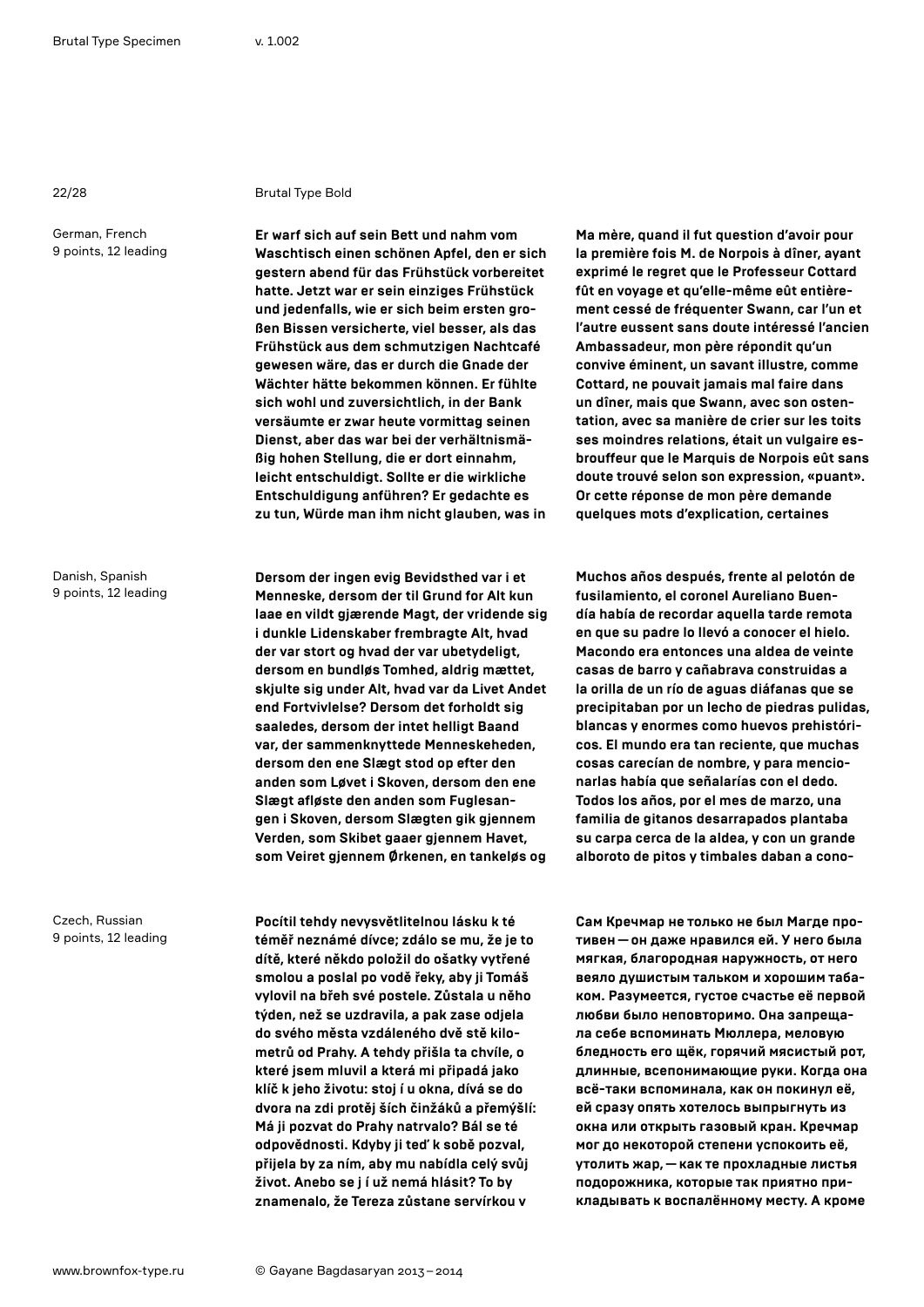23/28 Brutal Type Extra Bold

48 points, 50 leading

# **The Norwegian historian Yngvar Nielsen was commissioned**

### **The Norwegian historian Yngvar Nielsen was commissioned by the Norwegian government in 1889 to determine**

**The Norwegian historian Yngvar Nielsen was commissioned by the Norwegian government in 1889 to determine this question in order to settle the contemporary question of Sami land rights. He concluded that the Sami had lived no further** 

36 points, 40 leading

24 points, 28 leading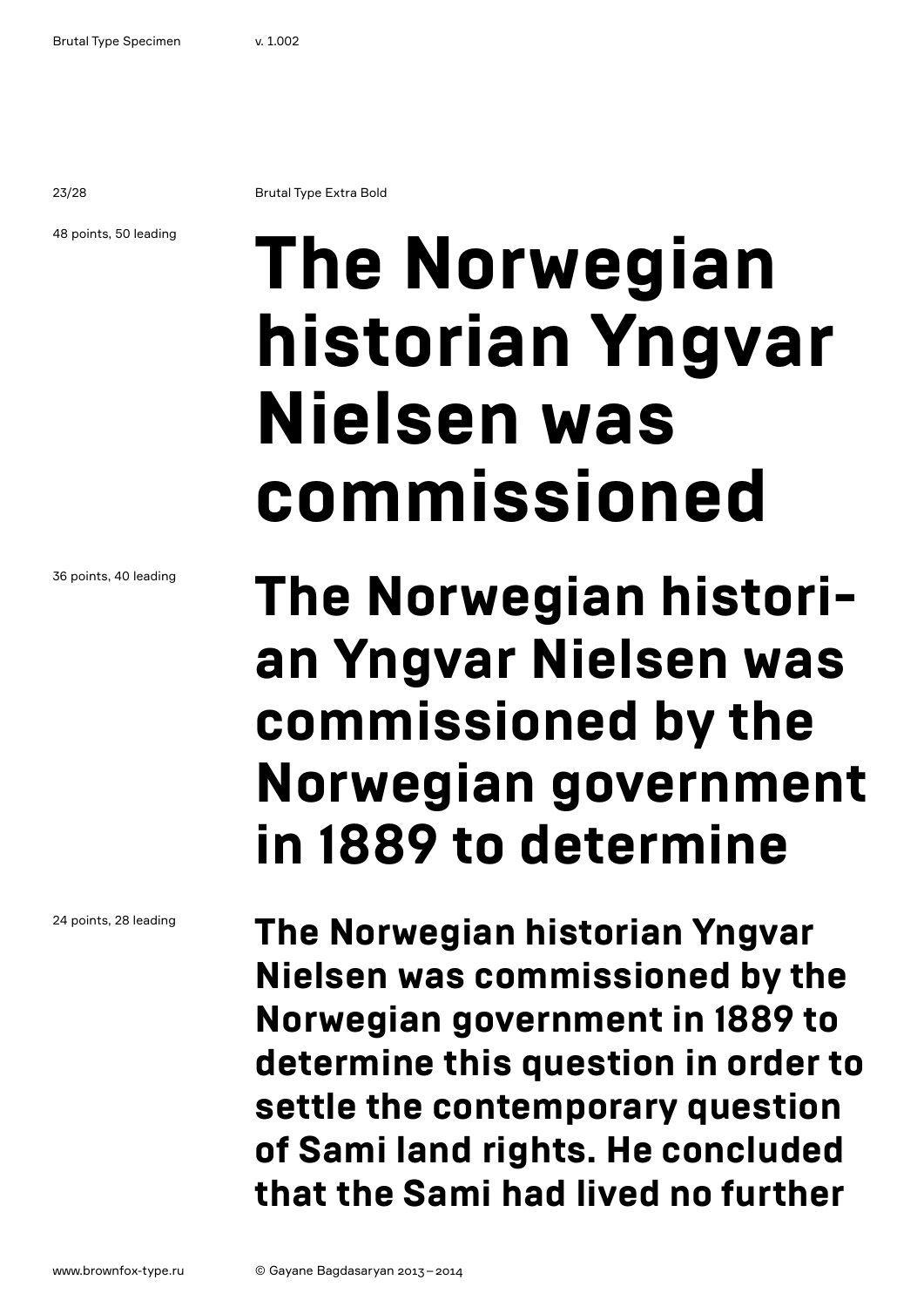24/28 Brutal Type Extra Bold

14 points, 18.5 leading

**The Norwegian historian Yngvar Nielsen was commissioned by the Norwegian government in 1889 to determine this question in order to settle the contemporary question of Sami land rights. He concluded that the Sami had lived no further south than Lierne in Nord-Trøndelag county until around 1500, when they had started moving south, reaching the area around Lake Femunden in the 18th century. This hypothesis is still accepted among many historians, but has been the subject of scholarly debate in the 21st century. In favour of Nielsen's view, it is pointed out that no Sami settlement to the south of Lierne in medieval times has left** 

12 points, 16 leading **The Norwegian historian Yngvar Nielsen was commissioned by the Norwegian government in 1889 to determine this question in order to settle the contemporary question of Sami land rights. He concluded that the Sami had lived no further south than Lierne in Nord-Trøndelag county until around 1500, when they had started moving south, reaching the area around Lake Femunden in the 18th century. This hypothesis is still accepted among many historians, but has been the subject of scholarly debate in the 21st century. In favour of Nielsen's view, it is pointed out that no Sami settlement to the south of Lierne in medieval times has left any traces in written sources. This argument is countered by pointing out that the Sami culture was nomadic and non-literary, and as such would not be expected to leave written sources. In recent years, the number of archaeological finds that** 

9 points, 12 leading

**The Norwegian historian Yngvar Nielsen was commissioned by the Norwegian government in 1889 to determine this question in order to settle the contemporary question of Sami land rights. He concluded that the Sami had lived no further south than Lierne in Nord-Trøndelag county until around 1500, when they had started moving south, reaching the area around Lake Femunden in the 18th century. This hypothesis is still accepted among many historians, but has been the subject of scholarly debate in the 21st century. In favour of Nielsen's view, it is pointed out that no Sami settlement to the south of Lierne in medieval times has left any traces in written sources. This argument** 

**is countered by pointing out that the Sami culture was nomadic and non-literary, and as such would not be expected to leave written sources. In recent years, the number of archaeological finds that are interpreted as indicating a Sami presence in Southern Norway in the Middle Ages, has increased. These includes foundations in Lesja, in Vang in Valdres and in Hol and Ål in Hallingdal. Proponents of the Sami interpretations of these finds assume a mixed populations of Norse and Sami people in the mountainous areas of Southern Norway in the Middle Ages. Up to around 1500 the Sami were mainly fishermen and trappers, usually in a combination, leading a nomadic lifestyle decided by the**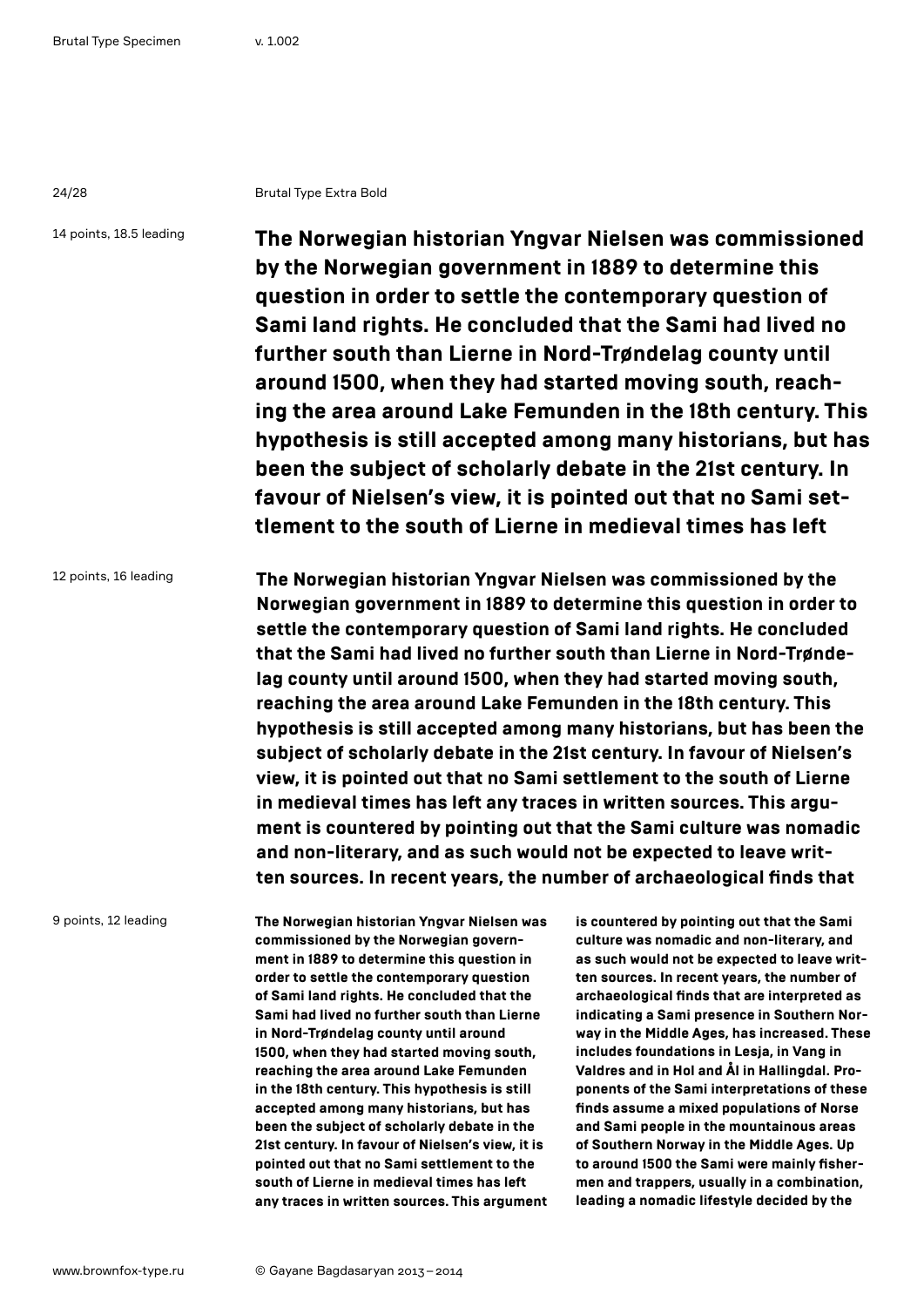#### 25/28 Brutal Type Extra Bold

**Er warf sich auf sein Bett und nahm vom Waschtisch einen schönen Apfel, den er sich gestern abend für das Frühstück vorbereitet hatte. Jetzt war er sein einziges Frühstück und jedenfalls, wie er sich beim ersten großen Bissen versicherte, viel besser, als das Frühstück aus dem schmutzigen Nachtcafé gewesen wäre, das er durch die Gnade der Wächter hätte bekommen können. Er fühlte sich wohl und zuversichtlich, in der Bank versäumte er zwar heute vormittag seinen Dienst, aber das war bei der verhältnismäßig hohen Stellung, die er dort einnahm, leicht entschuldigt. Sollte er die wirkliche Entschuldigung anführen? Er gedachte es zu tun, Würde man ihm nicht glauben, was** 

**Dersom der ingen evig Bevidsthed var i et Menneske, dersom der til Grund for Alt kun laae en vildt gjærende Magt, der vridende sig i dunkle Lidenskaber frembragte Alt, hvad der var stort og hvad der var ubetydeligt, dersom en bundløs Tomhed, aldrig mættet, skjulte sig under Alt, hvad var da Livet Andet end Fortvivlelse? Dersom det forholdt sig saaledes, dersom der intet helligt Baand var, der sammenknyttede Menneskeheden, dersom den ene Slægt stod op efter den anden som Løvet i Skoven, dersom den ene Slægt afløste den anden som Fuglesangen i Skoven, dersom Slægten gik gjennem Verden, som Skibet gaaer gjennem Havet, som Veiret gjennem Ørkenen, en tankeløs og** 

**Pocítil tehdy nevysvětlitelnou lásku k té téměř neznámé dívce; zdálo se mu, že je to dítě, které někdo položil do ošatky vytřené smolou a poslal po vodě řeky, aby ji Tomáš vylovil na břeh své postele. Zůstala u něho týden, než se uzdravila, a pak zase odjela do svého města vzdáleného dvě stě kilometrů od Prahy. A tehdy přišla ta chvíle, o které jsem mluvil a která mi připadá jako klíč k jeho životu: stoj í u okna, dívá se do dvora na zdi protěj ších činžáků a přemýšlí: Má ji pozvat do Prahy natrvalo? Bál se té odpovědnosti. Kdyby ji teď k sobě pozval, přijela by za ním, aby mu nabídla celý svůj život. Anebo se j í už nemá hlásit? To by znamenalo, že Tereza zůstane servírkou v** 

**Ma mère, quand il fut question d'avoir pour la première fois M. de Norpois à dîner, ayant exprimé le regret que le Professeur Cottard fût en voyage et qu'elle-même eût entièrement cessé de fréquenter Swann, car l'un et l'autre eussent sans doute intéressé l'ancien Ambassadeur, mon père répondit qu'un convive éminent, un savant illustre, comme Cottard, ne pouvait jamais mal faire dans un dîner, mais que Swann, avec son ostentation, avec sa manière de crier sur les toits ses moindres relations, était un vulgaire esbrouffeur que le Marquis de Norpois eût sans doute trouvé selon son expression, «puant». Or cette réponse de mon père demande quelques mots d'explication, certaines** 

**Muchos años después, frente al pelotón de fusilamiento, el coronel Aureliano Buendía había de recordar aquella tarde remota en que su padre lo llevó a conocer el hielo. Macondo era entonces una aldea de veinte casas de barro y cañabrava construidas a la orilla de un río de aguas diáfanas que se precipitaban por un lecho de piedras pulidas, blancas y enormes como huevos prehistóricos. El mundo era tan reciente, que muchas cosas carecían de nombre, y para mencionarlas había que señalarías con el dedo. Todos los años, por el mes de marzo, una familia de gitanos desarrapados plantaba su carpa cerca de la aldea, y con un grande alboroto de pitos y timbales daban a** 

**Сам Кречмар не только не был Магде противен—он даже нравился ей. У него была мягкая, благородная наружность, от него веяло душистым тальком и хорошим табаком. Разумеется, густое счастье её первой любви было неповторимо. Она запрещала себе вспоминать Мюллера, меловую бледность его щёк, горячий мясистый рот, длинные, всепонимающие руки. Когда она всё-таки вспоминала, как он покинул её, ей сразу опять хотелось выпрыгнуть из окна или открыть газовый кран. Кречмар мог до некоторой степени успокоить её, утолить жар,—как те прохладные листья подорожника, которые так приятно прикладывать к воспалённому месту. А кроме** 

Danish, Spanish 9 points, 12 leading

Czech, Russian 9 points, 12 leading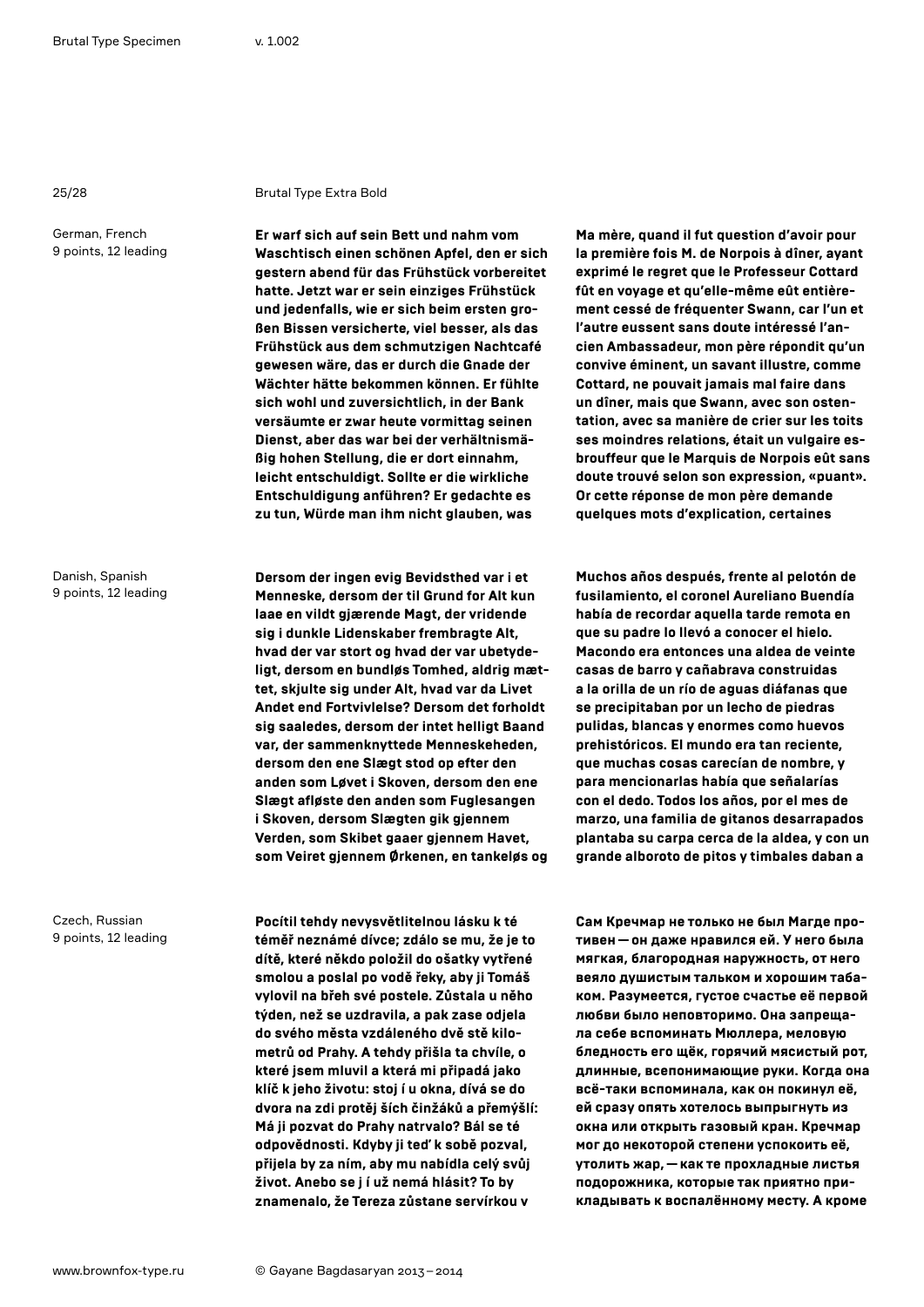26/28 Brutal Type Black

48 points, 50 leading

# The Norwegian historian Yngvar Nielsen was commissioned

36 points, 40 leading

24 points, 28 leading

The Norwegian historian Yngvar Nielsen was commissioned by the Norwegian government in 1889 to

The Norwegian historian Yngvar Nielsen was commissioned by the Norwegian government in 1889 to determine this question in order to settle the contemporary question of Sami land rights. He concluded that the Sami had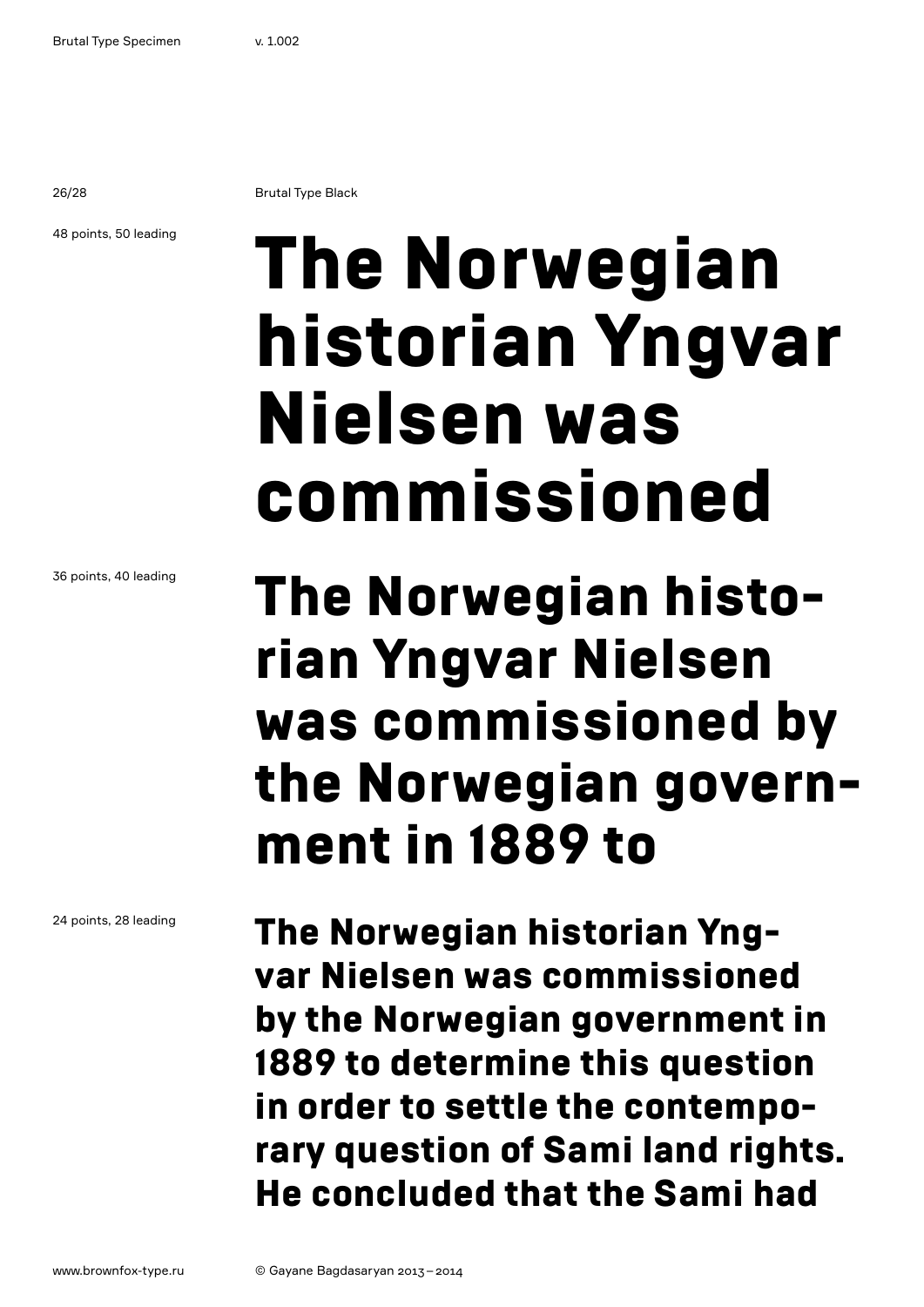27/28 Brutal Type Black

14 points, 18.5 leading

The Norwegian historian Yngvar Nielsen was commissioned by the Norwegian government in 1889 to determine this question in order to settle the contemporary question of Sami land rights. He concluded that the Sami had lived no further south than Lierne in Nord-Trøndelag county until around 1500, when they had started moving south, reaching the area around Lake Femunden in the 18th century. This hypothesis is still accepted among many historians, but has been the subject of scholarly debate in the 21st century. In favour of Nielsen's view, it is pointed out that no Sami settlement to the south of Lierne in medieval times has left

12 points, 16 leading The Norwegian historian Yngvar Nielsen was commissioned by the Norwegian government in 1889 to determine this question in order to settle the contemporary question of Sami land rights. He concluded that the Sami had lived no further south than Lierne in Nord-Trøndelag county until around 1500, when they had started moving south, reaching the area around Lake Femunden in the 18th century. This hypothesis is still accepted among many historians, but has been the subject of scholarly debate in the 21st century. In favour of Nielsen's view, it is pointed out that no Sami settlement to the south of Lierne in medieval times has left any traces in written sources. This argument is countered by pointing out that the Sami culture was nomadic and non-literary, and as such would not be expected to leave written sources. In recent years, the number of archaeological finds that

9 points, 12 leading

The Norwegian historian Yngvar Nielsen was commissioned by the Norwegian government in 1889 to determine this question in order to settle the contemporary question of Sami land rights. He concluded that the Sami had lived no further south than Lierne in Nord-Trøndelag county until around 1500, when they had started moving south, reaching the area around Lake Femunden in the 18th century. This hypothesis is still accepted among many historians, but has been the subject of scholarly debate in the 21st century. In favour of Nielsen's view, it is pointed out that no Sami settlement to the south of Lierne in medieval times has left any traces in written sources. This

argument is countered by pointing out that the Sami culture was nomadic and nonliterary, and as such would not be expected to leave written sources. In recent years, the number of archaeological finds that are interpreted as indicating a Sami presence in Southern Norway in the Middle Ages, has increased. These includes foundations in Lesja, in Vang in Valdres and in Hol and Ål in Hallingdal. Proponents of the Sami interpretations of these finds assume a mixed populations of Norse and Sami people in the mountainous areas of Southern Norway in the Middle Ages. Up to around 1500 the Sami were mainly fishermen and trappers, usually in a combination, leading a nomadic